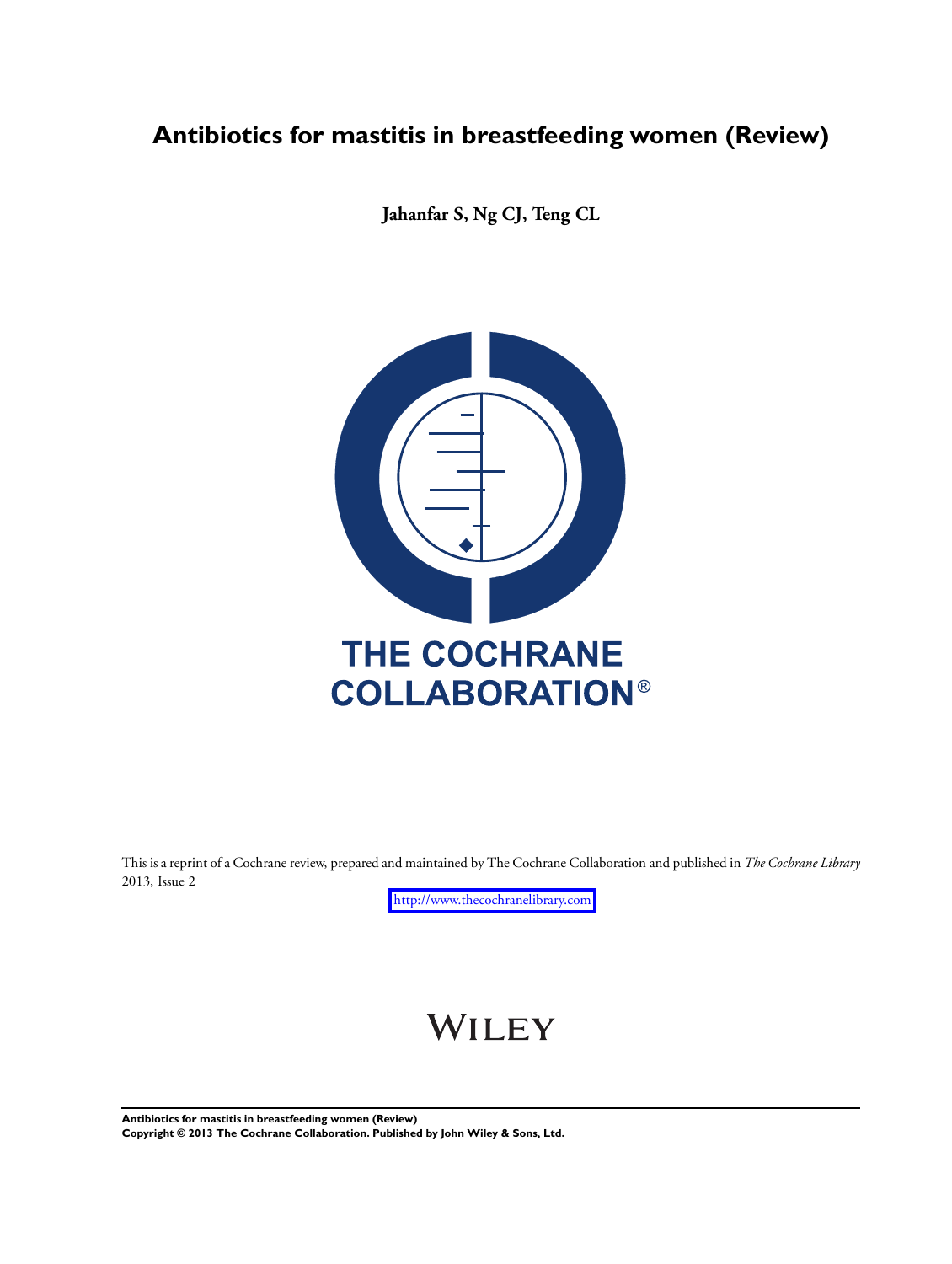# **TABLE OF CONTENTS**

| $\mathfrak{D}$                                                                                                             |
|----------------------------------------------------------------------------------------------------------------------------|
|                                                                                                                            |
|                                                                                                                            |
|                                                                                                                            |
|                                                                                                                            |
|                                                                                                                            |
|                                                                                                                            |
|                                                                                                                            |
| 8                                                                                                                          |
| 10                                                                                                                         |
| 15                                                                                                                         |
| Analysis 1.1. Comparison 1 Amoxicillin versus cephradine, Outcome 1 Symptom improvement assessed by clinician.<br>16       |
| Analysis 2.1. Comparison 2 Antibiotic therapy with breast emptying versus no treatment, Outcome 1 Symptom                  |
| improvement assessed by clinician and continuous breastfeeding.<br>17                                                      |
| Analysis 3.1. Comparison 3 Antibiotic therapy with breast emptying versus breast emptying alone, Outcome 1 Symptom         |
| improvement assessed by clinician and continuous breastfeeding.<br>17                                                      |
| Analysis 4.1. Comparison 4 Sensitivity analyses: antibiotic therapy versus no treatment, Outcome 1 Assuming that in both   |
| groups both breasts are infected: symptom improvement assessed by a clinician.<br>18                                       |
| Analysis 4.2. Comparison 4 Sensitivity analyses: antibiotic therapy versus no treatment, Outcome 2 Assuming that in both   |
| groups 60% of women have 2 breasts infected and 40% 1 infected. $\ldots$ . $\ldots$ . $\ldots$ . $\ldots$ . $\ldots$<br>18 |
| Analysis 5.1. Comparison 5 Sensitivity analyses: antibiotic therapy versus breast emptying, Outcome 1 Assuming that in     |
| both groups both breasts are infected: symptom improvement assessed by a clinician.<br>19                                  |
| Analysis 5.2. Comparison 5 Sensitivity analyses: antibiotic therapy versus breast emptying, Outcome 2 Assuming that in     |
| both groups 60% of women have 2 breasts infected and 40% 1 infected.<br>19                                                 |
| 19                                                                                                                         |
| 25                                                                                                                         |
| 26                                                                                                                         |
| 26                                                                                                                         |
| 26                                                                                                                         |
| 26                                                                                                                         |
| <b>INDEX TERMS</b><br>27                                                                                                   |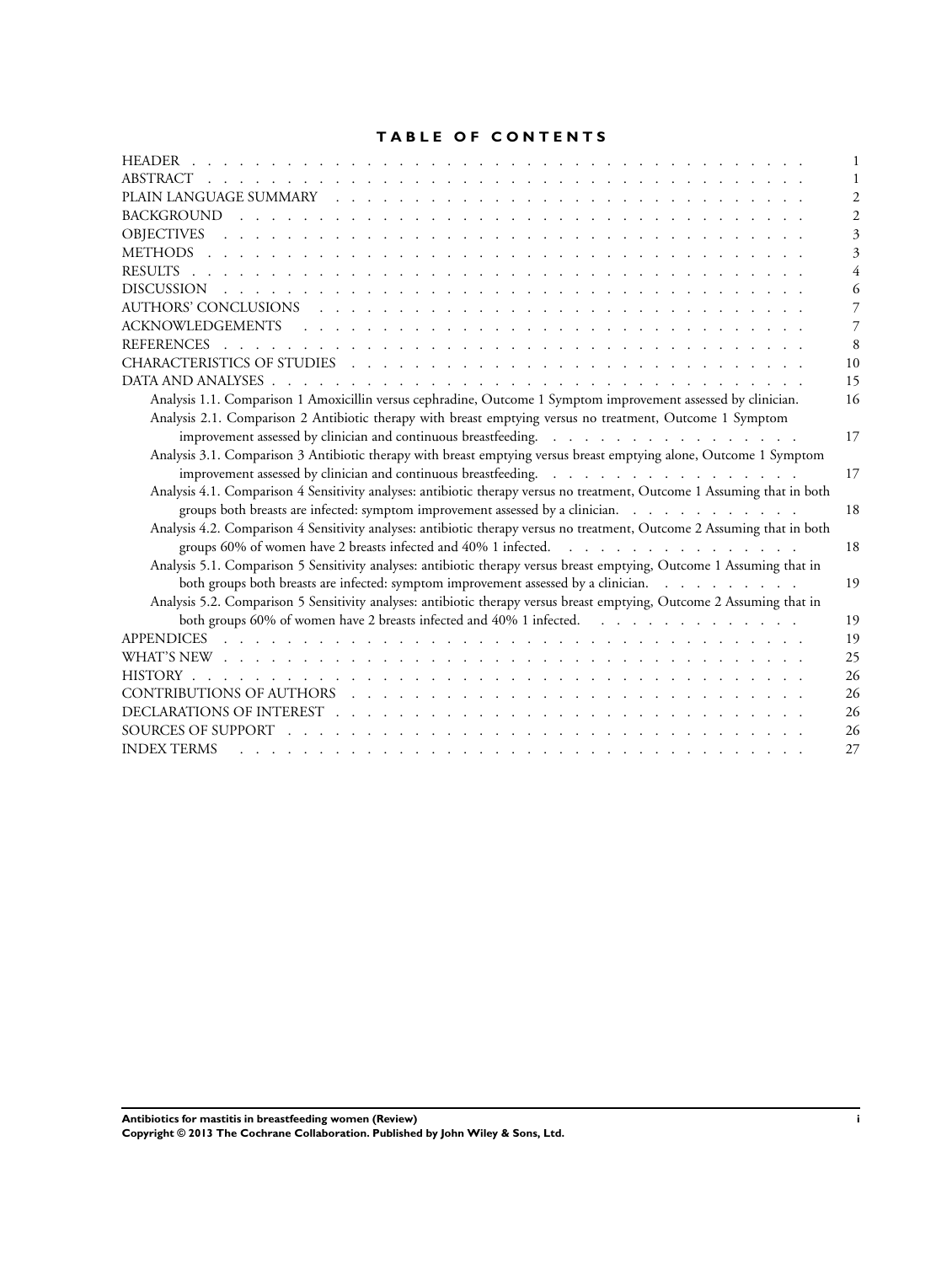**[Intervention Review]**

# **Antibiotics for mastitis in breastfeeding women**

## Shayesteh Jahanfar $^1$ , Chirk Jenn Ng $^2$ , Cheong Lieng Teng $^3$

<sup>1</sup> School of Population and Public Health, University of British Columbia, Vancouver, Canada. <sup>2</sup>Department of Primary Care Medicine, University of Malaya, Kuala Lumpur, Malaysia. <sup>3</sup>Department of Family Medicine, International Medical University Jalan Rasah, Seremban, Malaysia

Contact address: Shayesteh Jahanfar, School of Population and Public Health, University of British Columbia, 2206 East Mall, Vancouver, British Colombia, VT6 1Z3, Canada. [jahanfar2000@yahoo.com.](mailto:jahanfar2000@yahoo.com) [shayeste@interchange.ubc.ca.](mailto:shayeste@interchange.ubc.ca)

**Editorial group:** Cochrane Pregnancy and Childbirth Group. **Publication status and date:** New search for studies and content updated (no change to conclusions), published in Issue 2, 2013. **Review content assessed as up-to-date:** 23 November 2012.

**Citation:** Jahanfar S, Ng CJ, Teng CL. Antibiotics for mastitis in breastfeeding women. *Cochrane Database of Systematic Reviews* 2013, Issue 2. Art. No.: CD005458. DOI: 10.1002/14651858.CD005458.pub3.

Copyright © 2013 The Cochrane Collaboration. Published by John Wiley & Sons, Ltd.

# **A B S T R A C T**

#### **Background**

Mastitis can be caused by ineffective positioning of the baby at the breast or restricted feeding. Infective mastitis is commonly caused by *Staphylococcus aureus*. The prevalence of mastitis in breastfeeding women may reach 33%. Effective milk removal, pain medication and antibiotic therapy have been the mainstays of treatment.

#### **Objectives**

This review aims to examine the effectiveness of antibiotic therapies in relieving symptoms for breastfeeding women with mastitis with or without laboratory investigation.

#### **Search methods**

We searched the Cochrane Pregnancy and Childbirth Group's Trials Register (30 September 2012), contacted investigators and other content experts known to us for unpublished trials and scanned the reference lists of retrieved articles.

#### **Selection criteria**

We selected randomised controlled trials (RCTs) and quasi-RCTs comparing the effectiveness of various types of antibiotic therapies or antibiotic therapy versus alternative therapies for the treatment of mastitis.

#### **Data collection and analysis**

Two review authors independently assessed trial quality and extracted data. When in dispute, we consulted a third author.

#### **Main results**

Two trials met the inclusion criteria. One small trial (n = 25) compared amoxicillin with cephradine and found no significant difference between the two antibiotics in terms of symptom relief and abscess formation. Another, older study compared breast emptying alone as 'supportive therapy' versus antibiotic therapy plus supportive therapy, and no therapy. The findings of the latter study suggested faster clearance of symptoms for women using antibiotics, although the study design was problematic.

**Antibiotics for mastitis in breastfeeding women (Review) 1**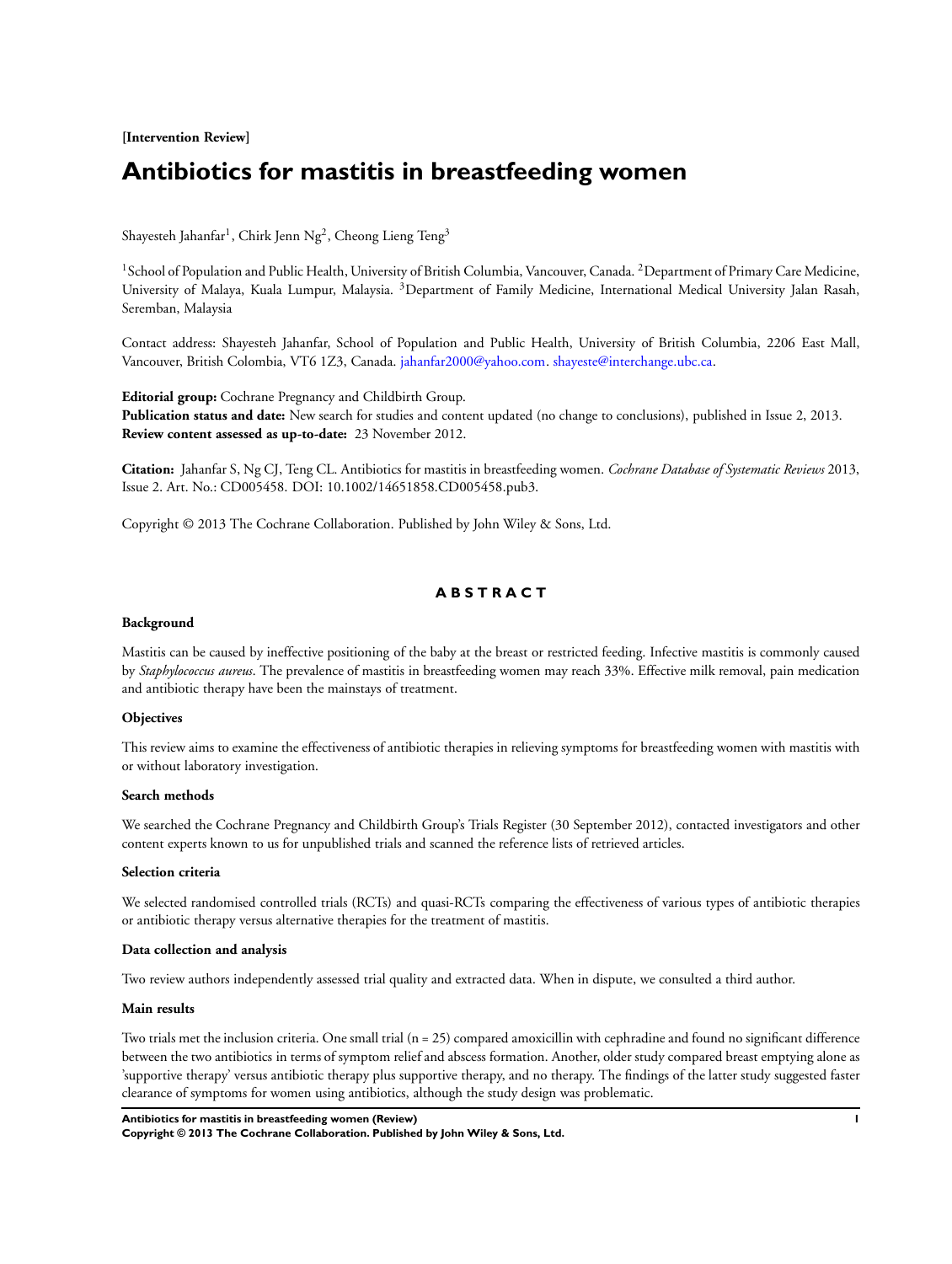#### **Authors' conclusions**

There is insufficient evidence to confirm or refute the effectiveness of antibiotic therapy for the treatment of lactational mastitis. There is an urgent need to conduct high-quality, double-blinded RCTs to determine whether antibiotics should be used in this common postpartum condition.

### **P L A I N L A N G U A G E S U M M A R Y**

#### **Antibiotics for mastitis in breastfeeding women**

Inflammation of the breast, or mastitis, can be infective or non-infective. Infective mastitis is one of the most common infections experienced by breastfeeding women. The condition (infective or not) varies in severity, ranging from mild symptoms with some local inflammation, redness, warmth and tenderness in the affected breast through to more serious symptoms including fever, abscess and septicaemia, which may require hospitalisation. Recovery can take time, and there may be substantial discomfort for the affected mother and her baby. Mastitis usually occurs during the first three months after birth and results in the mother being confined to bed for one day, followed by restricted activity. The condition is associated with decreased milk secretion, decreased productivity, and in difficulties caring for the baby. This burden to mothers, along with the cost of care, the potential negative impact on continuation of breastfeeding, and the danger of serious complications such as septicaemia, makes mastitis a serious condition which warrants early diagnosis and effective therapy. The review included two studies and approximately 125 women. One study compared two different antibiotics, and there were no differences between the two antibiotics for symptom relief. A second study comparing no treatment, breast emptying, and antibiotic therapy, with breast emptying suggested more rapid symptom relief with antibiotics. There is very little evidence on the effectiveness of antibiotic therapy, and more research is needed.

# **B A C K G R O U N D**

#### **Description of the condition**

Mastitis is an inflammatory condition of the breast, usually associated with lactation ([WHO 2000\)](#page-9-0). Hence, it is also known as lactational mastitis [\(Hughes 1989\)](#page-9-0) or puerperal mastitis ([Editorial](#page-9-0) [1976](#page-9-0)). An estimated 2% to 33% of breastfeeding women develop lactational mastitis [\(Buescher 2001](#page-9-0); [Fetherston 1998](#page-9-0); [Foxman](#page-9-0) [2002](#page-9-0); [Jonsson 1994;](#page-9-0) [Kaufmann 1991;](#page-9-0) [Kinlay 1998;](#page-9-0) [Marshall](#page-9-0) [1975](#page-9-0); [Riordan 1990](#page-9-0); [Vogel 1999](#page-9-0)). Population-based studies in Australia reported that 15% to 20% of women during the first six months after delivery were affected, while a cohort study of American women reported that 10% of women experienced mastitis during the three months following the birth. Mastitis may recur: a New Zealand study of 350 lactating mothers showed a 8.5% recurrence rate.

The primary cause of mastitis is milk stasis [\(Hughes 1989](#page-9-0)), which may or may not be associated with infection. Mastitis can be caused by ineffective positioning of the baby at the breast, limited feeding (in cases where the mother is introducing formula feeding), or restricted feeding, all of which may result in milk stasis and mastitis. In infective mastitis, *Staphylococcus aureus* and *Staphylococcus albus*

are the commonest organisms found on laboratory investigation [\(Novy 1984;](#page-9-0) [Riordan 1990](#page-9-0)). *Escherichia coli* [\(Lawrence 1999\)](#page-9-0) and streptococci are found less frequently ([Novy 1984](#page-9-0)). Delayed, inappropriate or inadequate treatment may result in unnecessary discontinuation of breastfeeding, breast tissue damage, recurrence, and substantial cost [\(Evans 1995\)](#page-9-0).

Clinical symptoms of mastitis include unilateral breast pain, redness (erythema) and swelling, and may be associated with flu-like symptoms (fever, chills and aches). Unilateral erythema, oedema and tenderness of the affected breast are usually present on examination. In contrast, engorgement of the breast is normally bilateral and uncomfortable rather than acutely painful; and in cases of breast abscess, a fluctuating, tender and hard breast mass is found with overlying erythema ([Bedinghaus 1997;](#page-9-0) [Hager 1992;](#page-9-0) [Ogle](#page-9-0) [1988](#page-9-0)). Milk leucocyte count, bacteria colony count and culture may be useful investigations to differentiate infective from noninfective mastitis ([Thomsen 1984](#page-9-0)).

## **Description of the intervention**

The principles of treating mastitis include supportive counselling and supportive therapy (bed rest, increased fluids), effective milk removal (by encouraging the continuation of breastfeeding and

**Antibiotics for mastitis in breastfeeding women (Review) 2**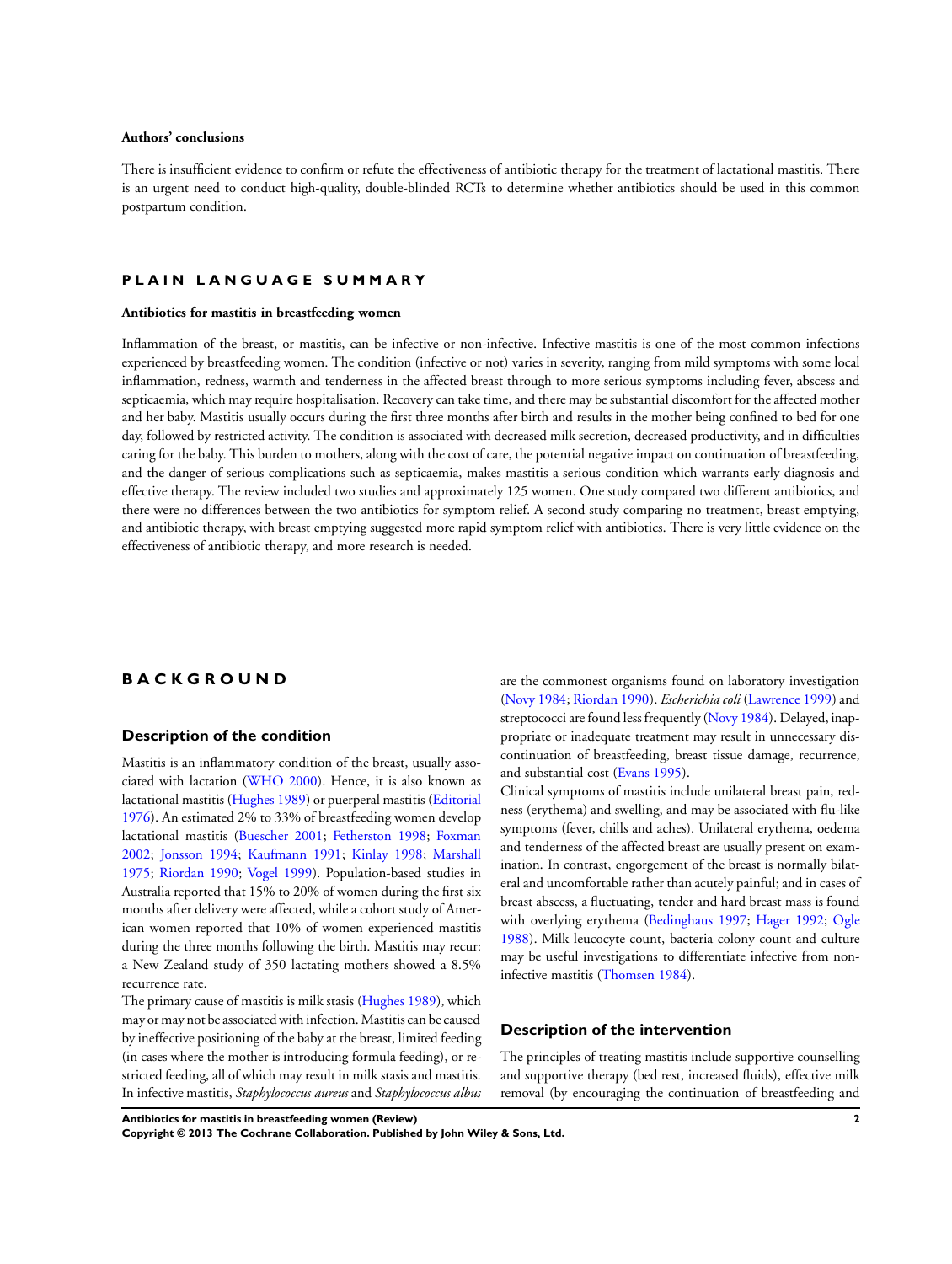assessing how the baby is feeding; helping the mother to adjust positioning and attachment if necessary; and milk expression), symptomatic treatment (pain medication, use of anti-inflammatory agents), antibiotic therapy ([Walker 1999\)](#page-9-0), probiotic therapy [\(Jimenez 2008\)](#page-9-0) and other agents such as nisin [\(Fernandez 2008](#page-9-0)). Although efficient milk removal is the mainstay of treatment, antibiotics are usually prescribed to cover possible bacterial infections. These include penicillin, dicloxacillin and cephalosporins [\(Hager 1992](#page-9-0); [Marchant 2002\)](#page-9-0) for staphylococcal and streptococcal infections; for gram-negative organisms, cephalexin or amoxicillin may be appropriate [\(Olsen 1990\)](#page-9-0).

The use of antibiotics in the treatment of mastitis varies worldwide, and researchers have been unable to reach a consensus on whether to prescribe antibiotics for women with lactational mastitis. [Osterman 2000](#page-9-0) underscored the benefit of prescribing both antibiotic therapy and supportive treatment in the presence of infective agents. They prescribed antibiotics after bacterial cultivation for 61% of participants in a cohort of lactational women with mastitis. The authors argued that since breast milk potentially contained pathogenic bacteria, the majority of the mothers should be treated with antibiotics. However, [Kvist 2004](#page-9-0) only treated 9% of breast inflammation with antibiotics. A study in Western Australia treated 85% of participants with inflammatory breast symptoms with antibiotics [\(Kvist 2005](#page-9-0)).

[Matheson 1988](#page-9-0) concluded that phenoxymethylpenicillin failed to stop abscess formation in 20% of mothers suffering from mastitis and that the majority of them recovered without antibiotics. [Amir](#page-9-0) [2004a](#page-9-0) stated that low incidence of abscess formation (0.1% in their study) raised the question as to whether antibiotic therapy is appropriate for all mothers with symptoms of breast inflammation. They reported that only 2.9% (95% confidence interval 1.0 to 6.7) of women who took antibiotics for mastitis developed abscesses. There has also been argument about the type of antibiotic chosen for breastfeeding women suffering from mastitis. Practice relating to the choice of antibiotic therapy has varied widely. An audit of the management of mastitis in the emergency department of Melbourne Hospital, Australia, showed that the majority of women with mastitis received flucloxacillin (91 women out of 111), a betalactamase stable penicillin closely related to cloxacillin, as recommended by Australian Antibiotic Guideline (1996) ([Amir 2004b](#page-9-0)). Amir reported that, due to adverse hepatic events, dicloxacillin should replace flucloxacillin [\(Amir 2004b](#page-9-0)). A prospective study (n = 840) conducted in the US between 1994 and1998 reported that 86% of women with mastitis received antibiotics, most of whom were on cephalexin (46%). The rest received amoxicillin (7%), ampicillin (7%) and amdinocillin clavulanate (7%). No cultures were performed because of cost restrictions ([Foxman 2002](#page-9-0)). Another recent publication ([Eglash 2006](#page-9-0)) reported a chart review of 64 women with lactational mastitis presenting to a lactation specialist between 1997 and 2002; these women received routine antibiotic therapy at the time inclusive of cephalexin, dicloxacillin, erythromycin, amoxicillin and clindamycin. The choice of antibiotics was based on the mother's and her baby's records of allergies and intolerances; mother's preference regarding the frequency of antibiotic administration; bacterial culture and sensitivities, and medication cost.

#### **Why it is important to do this review**

There is little consensus on who should be prescribed antibiotics, the most appropriate antibiotic to use, the best time to begin treatment and how long the treatment should continue. Most studies have focused on the effectiveness of emptying the breast and the timing of treatment, rather than on the type of antibiotics used ([Crepinsek 2010;](#page-9-0) [Devereux 1970](#page-9-0); [Kinlay 1998;](#page-9-0) [Thomsen](#page-9-0) [1984](#page-9-0)). Use of laboratory investigation before antibiotic therapy is not consistent, and type of antibiotic chosen depends on physician choice rather than scientific proof. There is also little information on the cost-effectiveness of different therapies.

# **O B J E C T I V E S**

The objective of this review is to examine the effectiveness of antibiotic therapies in relieving symptoms for breastfeeding women who have mastitis.

# **M E T H O D S**

# **Criteria for considering studies for this review**

#### **Types of studies**

Randomised controlled trials (RCTs) or quasi-RCTs.

#### **Types of participants**

Lactating women who were diagnosed with mastitis, with or without laboratory investigations. We have excluded breast engorgement and breast abscess from this review.

### **Types of interventions**

#### **Intervention**

Antibiotic therapy (various routes of administration, dosages, durations or timing of administration).

**Antibiotics for mastitis in breastfeeding women (Review) 3**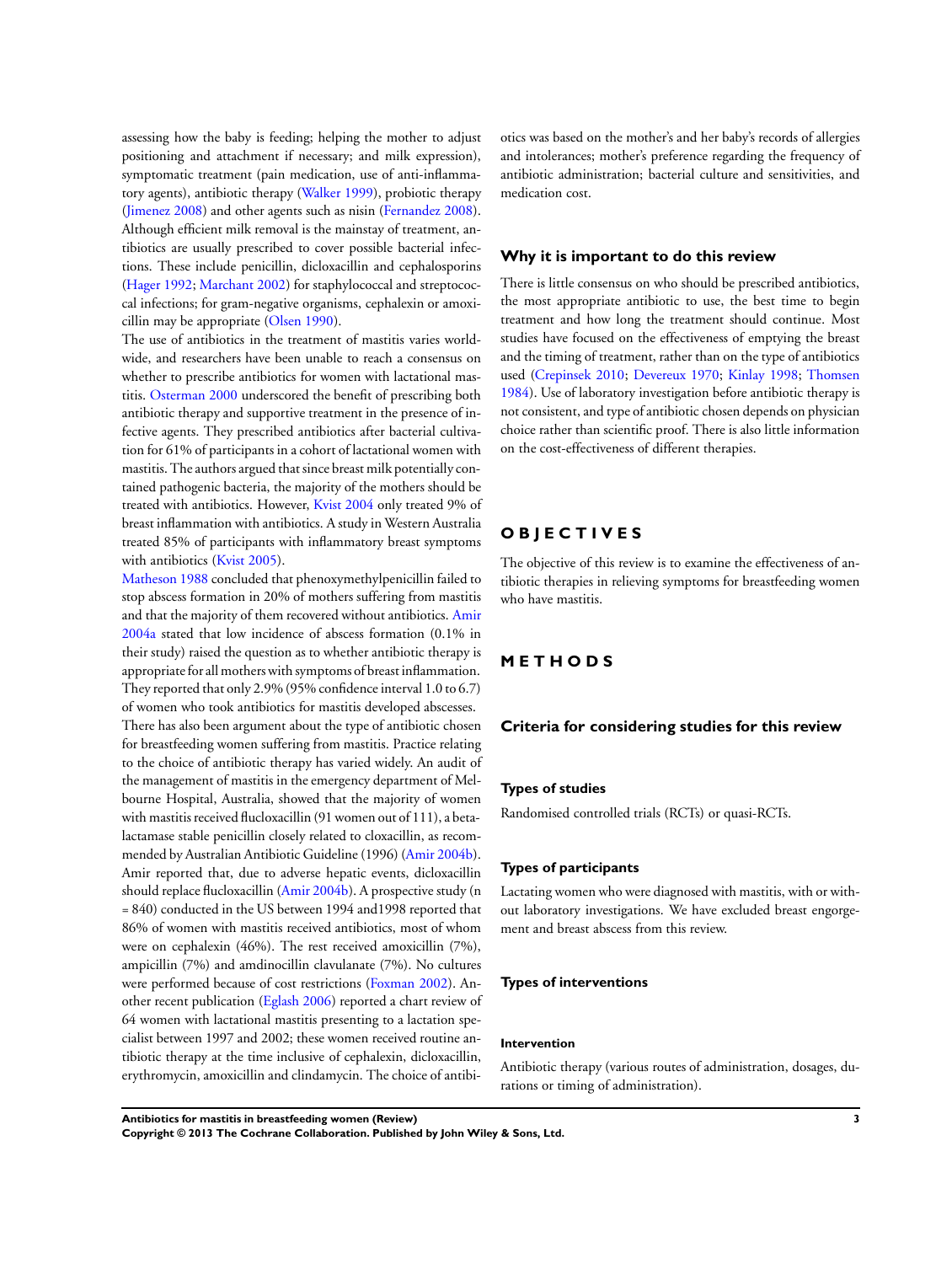#### **Control**

Placebo, no treatment, other supportive treatments such as breast emptying or another antibiotic of a different class.

#### **Types of outcome measures**

#### **Primary outcomes**

- 1. Symptom improvement reported by women
- 2. Symptom improvement by clinical assessment
- 3. Continued breastfeeding
- 4. Resolution of infection as confirmed by laboratory test

#### **Secondary outcomes**

- 1. Adverse drug reactions following antibiotic therapy
- 2. Neonatal complications (e.g. neonatal colitis)
- 3. Hospitalisation
- 4. Costs

# **Search methods for identification of studies**

#### **Electronic searches**

We searched the Cochrane Pregnancy and Childbirth Group's Trials Register by contacting the Trials Search Co-ordinator (30 September 2012).

The Cochrane Pregnancy and Childbirth Group's Trials Register is maintained by the Trials Search Co-ordinator and contains trials identified from:

1. monthly searches of the Cochrane Central Register of

Controlled Trials (CENTRAL);

2. weekly searches of MEDLINE;

3. weekly searches of EMBASE;

4. handsearches of 30 journals and the proceedings of major conferences;

5. weekly current awareness alerts for a further 44 journals plus monthly BioMed Central email alerts.

Details of the search strategies for CENTRAL, MEDLINE and EMBASE, the list of handsearched journals and conference proceedings, and the list of journals reviewed via the current awareness service can be found in the 'Specialized Register' section within the editorial information about the [Cochrane Pregnancy](http://www.mrw.interscience.wiley.com/cochrane/clabout/articles/PREG/frame.html) [and Childbirth Group](http://www.mrw.interscience.wiley.com/cochrane/clabout/articles/PREG/frame.html).

Trials identified through the searching activities described above are each assigned to a review topic (or topics). The Trials Search Co-ordinator searches the register for each review using the topic list rather than keywords.

For details of additional searching carried out in the initial version of the review, s*ee:* [Appendix 1.](#page-21-0)

#### **Searching other resources**

We contacted investigators (named in the retrieved articles) and other content experts known to us for unpublished trials. In addition, we looked for relevant trials in the references of the retrieved articles.

We did not apply any language restrictions.

#### **Data collection and analysis**

For methods used in the previous version of this review, see [Appendix 3.](#page-21-0)

For this update, two review authors independently assessed for inclusion the two reports that were identified as a result of the updated search. We did not include either. If we identify new trials for inclusion in future updates of this review, we will use the methods described in [Appendix 4.](#page-23-0)

# **R E S U L T S**

# **Description of studies**

See:[Characteristics of included studies;](#page-12-0)[Characteristics of excluded](#page-15-0) [studies;](#page-15-0) [Characteristics of studies awaiting classification.](#page-15-0)

Two studies met the pre-stated inclusion criteria in this review. One study had two treatment arms (amoxicillin versus cephradine) for the treatment of mastitis [\(Hager 1996\)](#page-9-0). Another study compared antibiotic therapy versus no therapy and/or non-pharmacological therapy (breast emptying) and the unit of analysis was the breast rather than the woman [\(Thomsen 1984\)](#page-9-0).

### **Results of the search**

In the initial version of the review, we identified 11 references (10 through the database search, and one through handsearching) [\(Amir 2004b\)](#page-9-0). We reviewed titles and inspected abstracts. We excluded seven studies at initial screening for one or more of the following reasons: not related to mastitis, not a RCT, intervention of interest was not used or no relevant outcome was reported. We considered four studies potentially eligible for inclusion, but, after inspection of the full paper, excluded two of them. We have provided the reasons for exclusion in the [Characteristics of excluded](#page-15-0) [studies](#page-15-0) table.

Following an updated search in March 2010, we excluded a further two reports ([Fernandez 2008;](#page-9-0) [Jimenez 2008](#page-9-0)).

Following an updated search in September 2012, we excluded one report ([Arroyo 2010](#page-9-0)) and one is awaiting translation from Chinese [\(Zhou 2009](#page-9-0)), see [Characteristics of studies awaiting classification.](#page-15-0)

**Antibiotics for mastitis in breastfeeding women (Review) 4**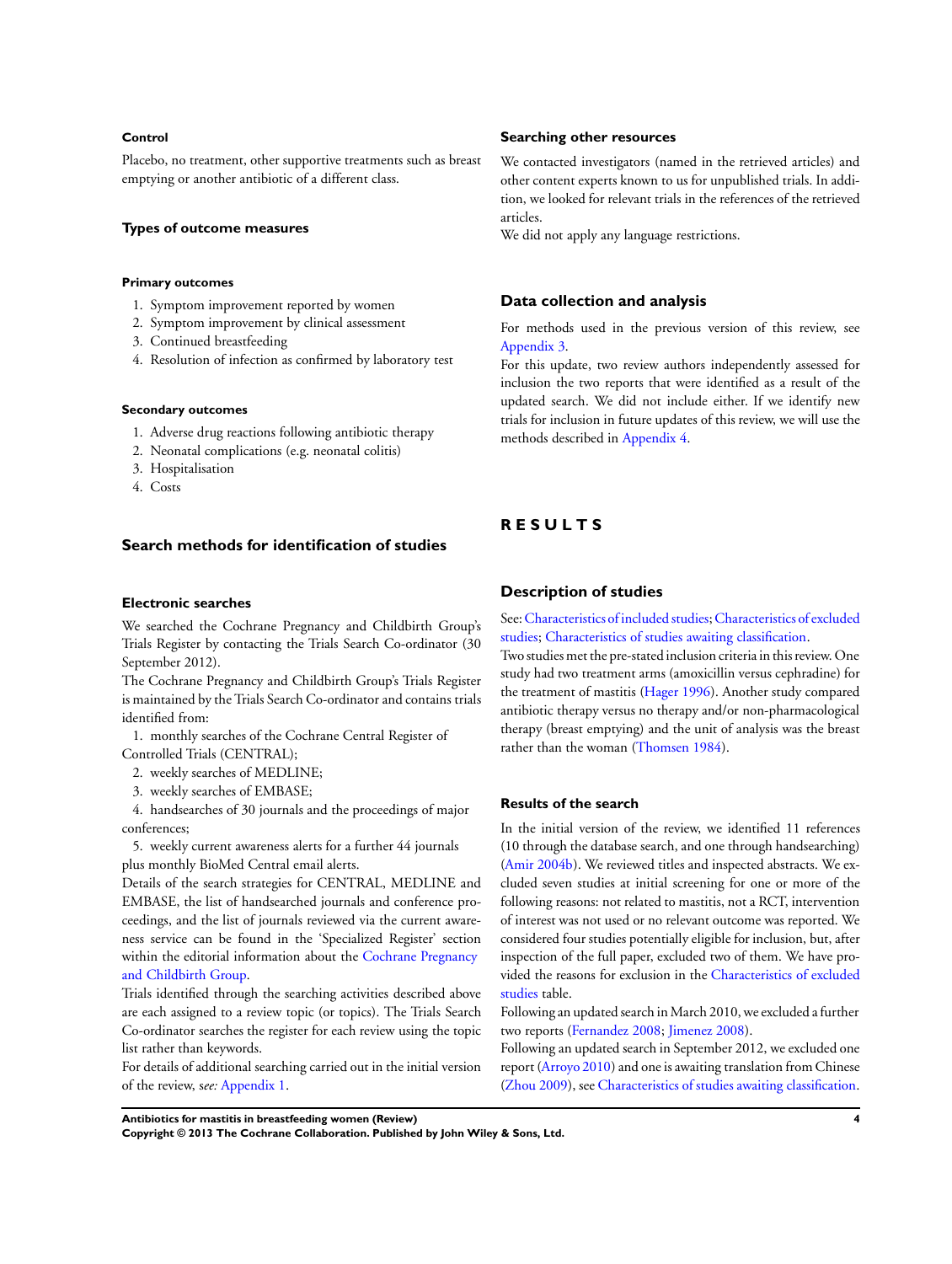# **Included studies**

#### **Participants**

[Hager 1996](#page-9-0) included 13 participants in the amoxicillin group and 12 in the cephradine group. [Thomsen 1984](#page-9-0) included 55 'cases' (individual breasts) in each of three arms (antibiotic plus breast emptying, breast emptying alone and no treatment). We have assumed that the number of women included in the analysis was approximately 100, although the actual number of women suffering from infective mastitis is not provided in the paper. (The paper described findings for women with both infective and noninfective mastitis ( $n = 213$ ). The total number of affected breasts was 339, so overall, approximately 60% of the women had both breasts affected. The number of infected breasts was 165 (55 in each of three treatment groups); assuming that the same proportions of women with infective versus non-infective mastitis had both breasts affected, this would mean that approximately 100 women had infective mastitis and are included in the analysis in this review.)

Participants included in these trials were lactating mothers with symptoms of mastitis such as persistent tenderness of breast, swelling, redness, decreased milk secretion, fever or breast discomfort. Leucocyte count was also used in [Thomsen 1984](#page-9-0) as an inclusion criterion for treatment.

#### **Intervention**

[Hager 1996](#page-9-0) did not include any placebo or non-treatment control group. The treatment regimens compared in this trial were oral amoxicillin, 500 mg every eight hours for seven days versus oral cephradine, 500 mg every eight hours for seven days. Participants in both groups were advised to continue breastfeeding and to apply warm, moist compresses every four to six hours ([Hager 1996](#page-9-0)). [Thomsen 1984](#page-9-0) included two control groups, one where women received no treatment and a second where there was breast emptying. The treatment group in this study received the following antibiotics: penicillin 500,000 IU three per day for six days, oral ampicillin 500 mg, four per day for six days and erythromycin 500 mg twice per day for six days [\(Thomsen 1984\)](#page-9-0).

#### **Outcomes**

In both included studies, resolution of symptoms (fever, erythema and tenderness) was the main outcome measure. [Thomsen 1984](#page-9-0) reported on continuation of normal lactation in a follow-up visit two weeks after treatment. Both studies measured several negative outcomes, including persistence of symptoms, impaired milk secretion and recurrence of infection. Duration of follow-up was 30 days for [Hager 1996](#page-9-0) and 14 days for [Thomsen 1984](#page-9-0).

#### **Excluded studies**

We excluded seven studies at initial screening for one or more of the following reasons: not related to mastitis, not a RCT, intervention of interest was not used or no relevant outcome was reported. We considered four studies potentially eligible for inclusion, but, after inspection of the full paper, excluded two of them.

Following updated searches in March 2010, and September 2012, we excluded a further three reports [\(Arroyo2010](#page-9-0); [Fernandez 2008;](#page-9-0) [Jimenez 2008](#page-9-0)). One study report is awaiting classification ([Zhou](#page-9-0) [2009](#page-9-0)) as it needs to be translated.

We have provided the reasons for exclusion in the [Characteristics](#page-15-0) [of excluded studies](#page-15-0) table.

# **Risk of bias in included studies**

*See* [Characteristics of included studies](#page-12-0) table.

# **Allocation**

Both included studies were RCTs. However, only one of the studies adequately described the method of allocation concealment. Generation of randomisation sequence was not reported in either study, but one study reported concealment of allocation using presealed opaque envelopes ([Hager 1996\)](#page-9-0).

#### **Blinding**

Investigators were blinded in [Hager 1996](#page-9-0) and the method of blinding was considered adequate The other study did not describe the method of blinding [\(Thomsen 1984\)](#page-9-0).

#### **Incomplete outcome data**

The assessment of pre-determined variables in each study was based primarily on follow-up. There was no reported loss to follow-up in either of these studies.

# **Selective reporting**

All expected outcomes were reported in one study [\(Hager 1996](#page-9-0)). In the other study, it was unclear whether or not outcomes had been selectively reported [\(Thomsen 1984](#page-9-0)).

### **Other potential sources of bias**

Baseline characteristics were balanced in one study ([Hager 1996](#page-9-0)), and in the other study it was not possible to tell whether other sources of bias were present [\(Thomsen 1984\)](#page-9-0).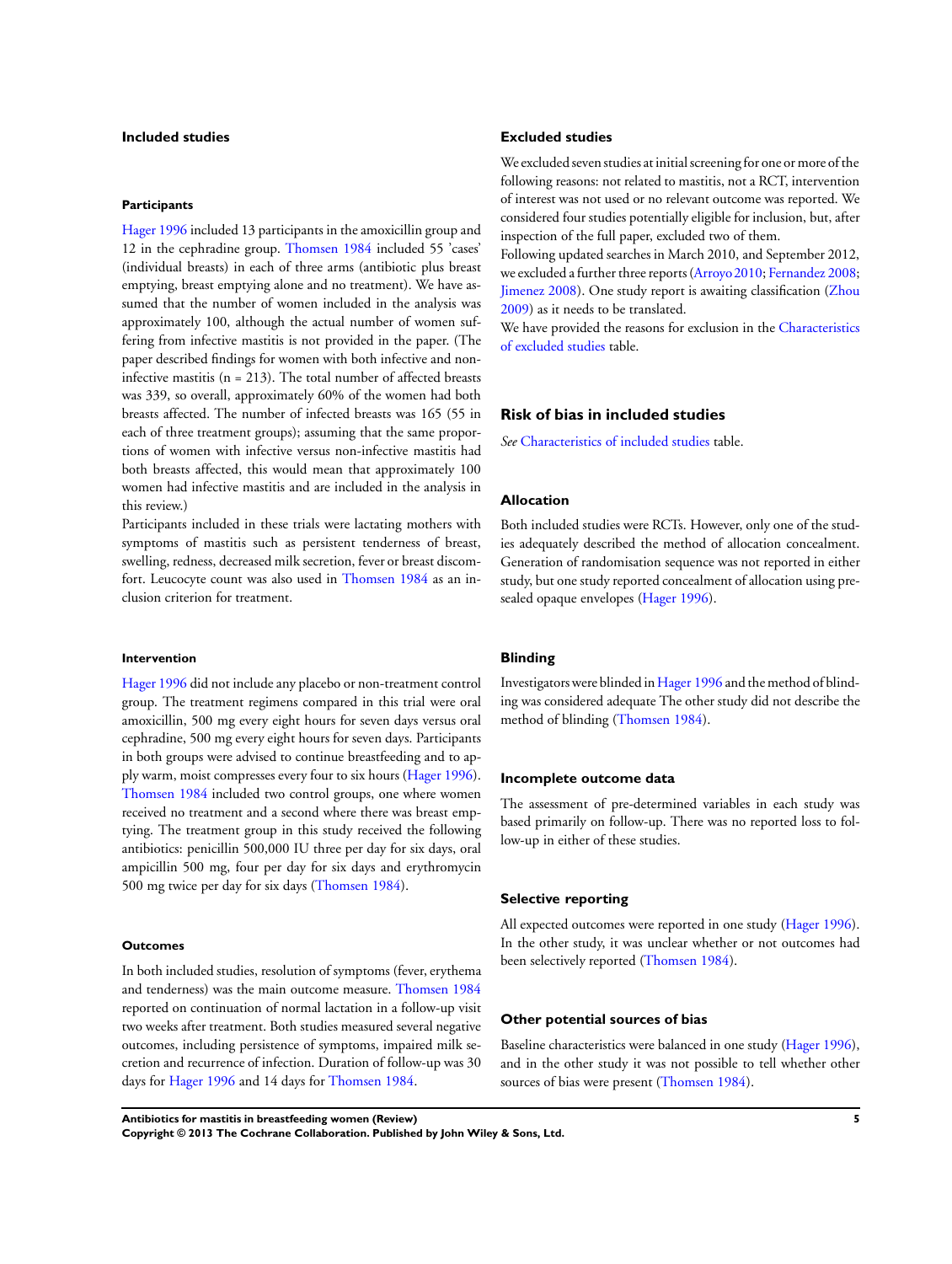### **Effects of interventions**

As the studies identified were not sufficiently similar and not of sufficient quality, we did not do a meta-analysis and have therefore presented data, and discussed results, separately for the two included studies. In future updates of the review, as new studies emerge, it may be possible to add further comparisons and, where appropriate, combine findings in a meta-analysis.

#### **Primary outcomes**

# **Proportion of participants with resolution of symptoms or improvement**

Symptom improvement reported by women (outcome number 1) was not measured in either of the included studies. Both studies included findings relating to the second primary outcome (symptom improvement assessed by clinicians). However, comparison between the two studies was impossible since one was comparing antibiotic therapy with breast emptying versus breast emptying or no treatment, while the other was comparing two different types of antibiotic therapy.

One study assessed symptom improvement assessed by clinicians after seven days, but did not provide information on the continuation of breastfeeding ([Hager 1996](#page-9-0)). In this study all women prescribed cephradine and most of those prescribed amoxicillin had symptom improvement after seven days; there were no statistically significant differences between groups (risk ratio (RR) 0.85, 95% confidence interval (CI) 0.65 to 1.12) ([Analysis 1.1\)](#page-17-0).

[Thomsen 1984](#page-9-0) assessed continuation of breastfeeding after 14 days. In this study, analysis was carried out on cases (breasts) rather than a participant basis. Each case was a breast with mastitis symptoms. Cases were divided into three groups depending on laboratory investigations; cases with milk stasis only  $(n = 126)$ , cases with non-infective inflammation ( $n = 48$ ), and cases with infective mastitis ( $n = 165$ ). Only cases in the third group (those with infective disease) were considered relevant to this review. This infective mastitis group was divided into three subgroups: cases receiving no treatment (n = 55), breast emptying only with no antibiotic therapy  $(n = 55)$ , or receiving antibiotic therapy plus emptying the breast  $(n = 55)$ . We carried out two separate comparisons: first women receiving no treatment versus women receiving antibiotics with breast emptying; and second, breast emptying alone versus antibiotics with breast emptying.

For cases with infective mastitis, the outcome was good in 15% of cases if there was no treatment and in most cases (96%) for women undergoing antibiotic therapy with breast emptying (RR 6.63, 95% CI 3.48 to 12.60) ([Analysis 2.1\)](#page-18-0). (The outcome was considered either as good if inflammatory symptoms disappeared followed by normal lactation two weeks after the initial diagnosis; or bad when symptoms persisted for more than 14 days. Impaired milk secretion, recurrence of infection, or progression of

the symptoms to sepsis or breast abscesses were also considered as bad outcomes.) When antibiotic therapy with breast emptying was compared with breast emptying alone, again those receiving antibiotic therapy were more likely to have a good outcome (RR 1.89, 95% CI 1.45 to 2.47) ([Analysis 3.1\)](#page-18-0).

Women were also likely to recover more quickly if they received antibiotics with a mean duration of symptoms of 6.7 days in the no-treatment group, 4.2 days in the breast emptying group and 2.1 days in the antibiotic therapy with breast emptying group.

#### **Sensitivity analysis**

In the [Thomsen 1984](#page-9-0) study, the unit of analyses was breasts rather than individual women, so for women who contributed two infected breasts to the analysis, the response to treatment in each breast was unlikely to have been independent. We therefore conducted a series of sensitivity analyses where we made several different assumptions. For example, we assumed that 28 women (in both groups) each had two infected breasts; this effectively reduced the sample size to half the original size. The results of the sensitivity analyses (based on differing assumptions) made little difference to the results, although the smaller sample sizes (when women rather than single breasts were the unit of analysis) resulted in wider confidence intervals.

#### **Secondary outcomes**

[Thomsen 1984](#page-9-0) did not report whether or not there were any adverse events or drug reactions following antibiotic therapy. [Hager](#page-9-0) [1996](#page-9-0), however, mentioned that there were no adverse side effects to the antibiotics administered. The women were asked about compliance with dosing at the return visit, and all indicated that they had taken their medication as prescribed with no complications. Neonatal complications, hospitalisation and costs were not reported in either study.

#### **Relapse rate**

Recurrence within 30 days was reported for one woman (7.6%) in the amoxicillin arm and two women (16.6%) in the cephradine arm ([Hager 1996\)](#page-9-0). [Thomsen 1984](#page-9-0) had an overall recurrence of 12 cases in the infective mastitis arm. The recurrence rate for the antibiotic therapy group was not stated.

# **D I S C U S S I O N**

The main finding of the review is that there is insufficient evidence available to confidently evaluate the effect of antibiotic therapy on mastitis. Controlled scientific studies such as randomised controlled trials (RCTs) are lacking in this field. Observational studies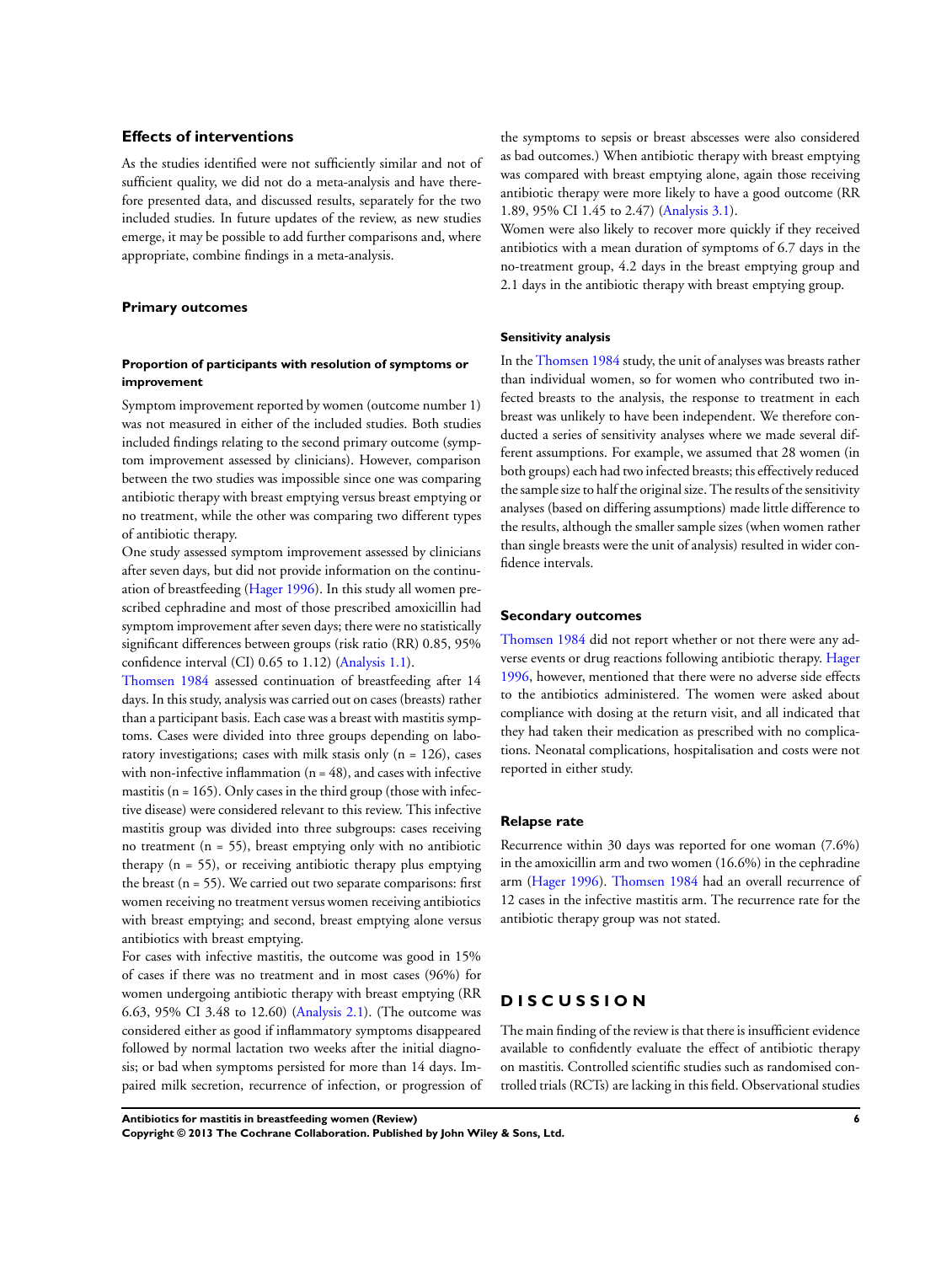suggest that the type of antibiotic prescribed depends on physician preference, without any scientific proof. Various classes of antibiotics are prescribed without laboratory investigation. These include penicillins and cephalosporins ([Amir 2004b;](#page-9-0) [Marchant](#page-9-0) [2002](#page-9-0); [Olsen 1990](#page-9-0)). Antibiotic resistance may arise as a result of tendency to prescribe broad-spectrum antibiotics. It is possible that lower-cost, narrower-spectrum antibiotics based on bacterial culture might be as effective as the use of higher cost, broad-spectrum antibiotics. The findings of this review were not able to shed light on these questions.

Antibiotic therapy can be directed by leucocyte count and the susceptibility tests of isolated bacteria [\(Hager 1996](#page-9-0)). This approach was used by [Thomsen 1984,](#page-9-0) who examined the effect of antibiotic therapy versus supportive therapy. They categorised 213 women with mastitis into three groups: milk stasis (with bacteria < 103/ mL; leucocytes < 106/mL), non-infective inflammation (bacteria < 103/mL; leucocytes > 106/mL), and infective mastitis (bacteria > 103/mL; leucocytes > 106/mL). For those in the latter group, antibiotic therapy was based on sensitivity cultivation. Women who received antibiotic therapy achieved the fastest symptom clearance of 2.1 days, as opposed to the other two groups (6.7 days if under no treatment and 4.2 days if under supportive therapy). Moreover, 11% of cases with no intervention developed an abscess, while none in the group treated with antibiotic therapy suffered from any abscess, indicating a better outcome if antibiotics were used in cases with mastitis. However, there were limitations in the [Thomsen 1984](#page-9-0) study. Although it was a RCT, the study was conducted 25 years ago and it lacked several features of a welldesigned trial: the process of concealment was not mentioned and there was no placebo used.

Current practice for treating mastitis varies widely. There is a lack of properly-designed RCTs to evaluate the best antibiotic therapy for treating mastitis. [Hager 1996](#page-9-0) is the only RCT suitable for review that compared two types of antibiotics (amoxicillin, cephradine) in a small group of 25 women with mastitis. The authorcalculated sample size for each arm of this study was 72; however, the number of included women was 13 for the amoxicillin group and 12 in the cephradine group. Therefore, this study was underpowered and was unable to detect differences in the predetermined treatment outcome. The authors were unable to run a Chi<sup>2</sup> test as the number of women in cross-tabulated cells was less than five. Therefore, the Fisher Exact test was used and there was no significant difference between the two arms in terms of treatment failure.

[Hager 1996](#page-9-0) suggested that both oral antibiotics appeared equally effective in the treatment of sporadic acute puerperal mastitis. Moreover, there is a lack of information on the possible side effects of antibiotics on neonates when they are used for treatment of mastitis.

Our updated literature search was unfruitful in finding any studies that looked at some of the pre-determined outcomes of this review, such as hospitalisation and costs. We found two new studies [\(Fernandez 2008;](#page-9-0) [Jimenez 2008\)](#page-9-0) focusing on other methods of treatment using probiotics and other agents such as nisin. These studies introduced lactobacillus strains and bacteriocin nisin as the potential and effective alternative therapy for mastitis. However, since the focus of our study is antibiotic therapy we did not include them in our review. It is recommended that a new title would specifically look into the effectiveness of these alternative therapies. The need for comprehensive RCTs on mastitis and antibiotic therapy still remains.

# **A U T H O R S ' C O N C L U S I O N S**

#### **Implications for practice**

There is little evidence from the RCTs currently available to evaluate the effect of antibiotic therapy on mastitis. The included trials failed to meet some of the criteria for methodological quality, and the outcome measures used were too varied for comparisons to be made between studies.

#### **Implications for research**

There is an urgent need for high-quality, large randomised placebo-controlled trials. Future research should be designed so as to have adequate power (sample size), adequate allocation concealment, blinding of outcome assessors, and clear description of follow-up, to allow appropriate comparisons between various antibiotic therapies or placebo groups, or both. Primary outcomes of this review, including symptom improvement reported by women or found by clinical assessment, the effect of continued breastfeeding versus no breastfeeding and the result of treating the infective mastitis based on laboratory investigation, should be further investigated. Secondary outcomes such as neonatal complications, hospitalisation, cost of treatment and adverse reactions following antibiotic therapy, should also be considered. Each and every one of these variables are important in terms of maternal and child health. We recommend a comprehensive RCT to investigate all of the above mentioned variables.

- 1. Symptom improvement reported by women.
- 2. Symptom improvement by clinical assessment.
- 3. Continued breastfeeding.
- 4. Resolution of infection as confirmed by laboratory test.

# **A C K N O W L E D G E M E N T S**

**Antibiotics for mastitis in breastfeeding women (Review) 7 Copyright © 2013 The Cochrane Collaboration. Published by John Wiley & Sons, Ltd.**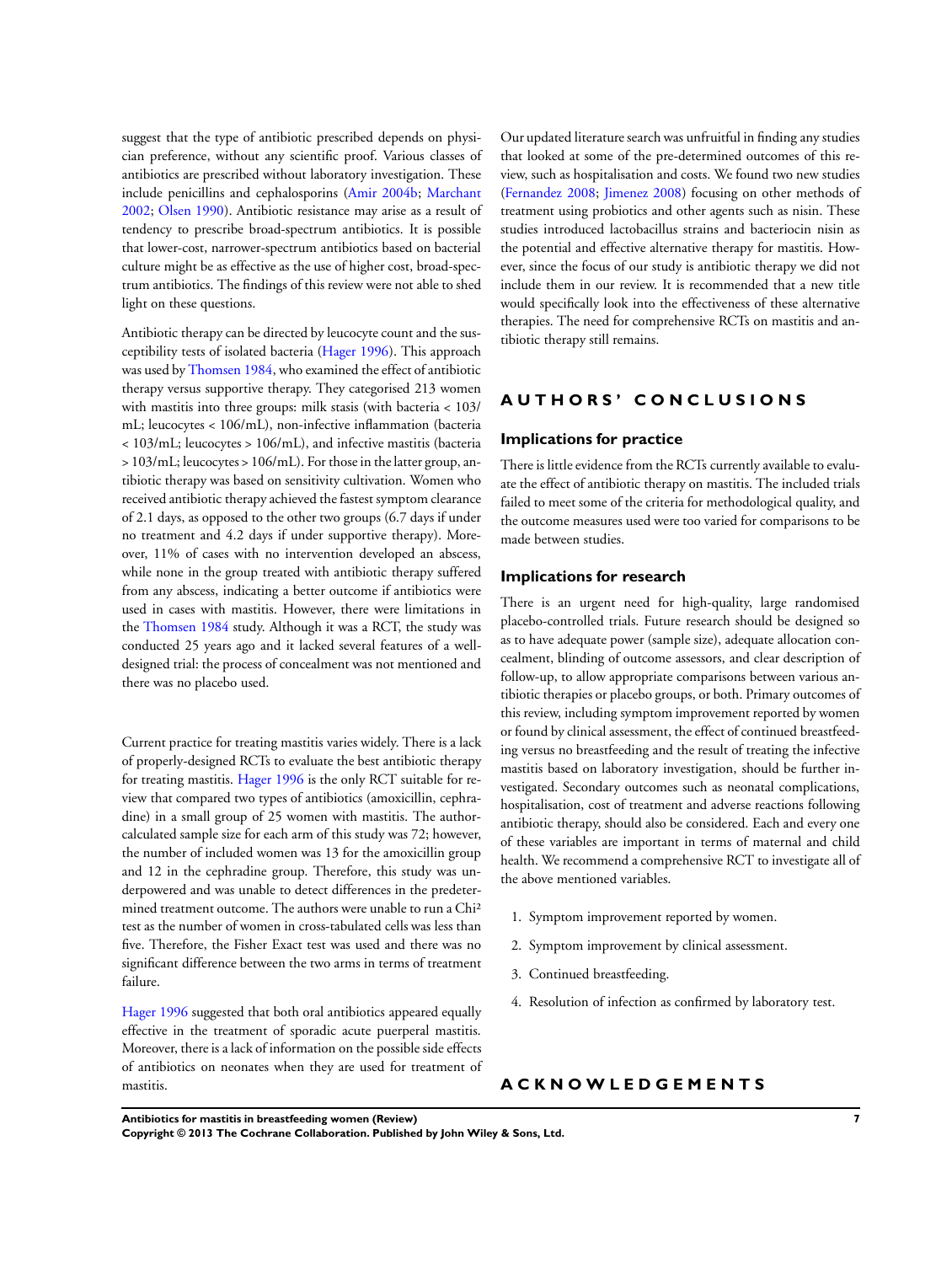<span id="page-9-0"></span>We are grateful to Professor Jackie Ho who provided us with her constructive comments.

As part of the pre-publication editorial process, this review has been commented on by three peers (an editor and two referees who are external to the editorial team), a member of the Pregnancy and Childbirth Group's international panel of consumers and the Group's Statistical Adviser.

# **R E F E R E N C E S**

#### **References to studies included in this review**

#### **Hager 1996** *{published data only}*

Hager DW, Barton RJ. Treatment of sporadic acute puerperal mastitis. *Infectious Diseases in Obstetrics and Gynecology* 1996;**4**(2):97–101.

#### **Thomsen 1984** *{published data only}*

Thomsen AC, Espersen T, Maigaard S. Course and treatment of milk stasis, noninfectious inflammation of the breast, and infectious mastitis in nursing women. *American Journal of Obstetrics and Gynecology* 1984;**149**:492–5.

# **References to studies excluded from this review**

#### **Amir 2004b** *{published data only}*

Amir LH, Lumley J, Garland S. A failed RCT to determine if antibiotics prevent mastitis: cracked nipples colonized with staphylococcus aureus: a randomised treatment trial. *BMC Pregnancy and Childbirth* 2004;**4**:19.

#### **Arroyo 2010** *{published data only}*

Arroyo R, Martin V, Maldonado A, Jimenez E, Fernandez L, Rodriguez JM. Treatment of infectious mastitis during lactation: antibiotics versus oral administration of lactobacilli isolated from breast milk. *Clinical Infectious Diseases* 2010;**50**(12):1551–8.

#### **Fernandez 2008** *{published data only}*

Fernandez L, Delgado S, Herrero H, Maldonado A, Rodriguez JM. The bacteriocin nisin, an effective agent for the treatment of staphylococcal mastitis during lactation. *Journal of Human Lactation* 2008;**24**(3):311–6.

#### **Gerstner 1987** *{published data only}*

Gerstner GJ. Single dose Ceftriaxon (1g) vs Cefotaxim (three 1g doses) for OB/GYN infections - a randomised trial. 12th FIGO World Congress of Gynecology and Obstetrics; 1988 October 23-28; Brazil. 300, 1988.

#### **Jimenez 2008** *{published data only}*

Jimenez E, Fernandez L, Maldonado A, Martin R, Olivares M, Xaus J, et al.Oral administration of lactobacillus strains isolated from breast milk as an alternative for the treatment of infectious mastitis during lactation. *Applied and Environmental Microbiology* 2008;**74**(15):4650–5.

#### **References to studies awaiting assessment**

#### **Zhou 2009** *{published data only}*

Zhou M, Li X, Cheng YQ, Shen R, Zhao Y, Zhao HZ, et al.Kneading and dispersing manipulation in treatment of early-stage acute mastitis: A randomized controlled trial. *Journal of Chinese Integrative Medicine* 2009;**7**(12):1130–3.

# **Additional references**

#### **Amir 2004a**

Amir LH, Foster D, McLachlan H, Lumley J. Incidence of breast abscess in lactating women: report from an Australian cohort. *BJOG: an international journal of obstetrics and gynaecology* 2004;**111**(12):1378–81.

### **Bedinghaus 1997**

Bedinghaus JM. Care of the breast and support of breastfeeding. *Primary Care* 1997;**24**:147–60.

#### **Buescher 2001**

Buescher ES, Hair PS. Human milk anti-inflammatory component contents during acute mastitis. *Cell Immunology* 2001;**210**:87–95.

#### **Crepinsek 2010**

Crepinsek MA, Crowe L, Michener K, Smart NA. Interventions for preventing mastitis after childbirth. *Cochrane Database of Systematic Reviews* 2010, Issue 8. [DOI: 10.1002/14651858.CD007239.pub2]

#### **Deeks 2001**

Deeks JJ, Altman DG, Bradburn MJ. Statistical methods for examining heterogeneity and combining results from several studies in meta-analysis. In: Egger M, Davey Smith G, Altman DG editor(s). *Systematic Reviews in Health Care: Meta-analysis in Context*. London: BMJ Books, 2001.

#### **Devereux 1970**

Devereux WP. Acute puerperal mastitis: evaluation of its management. *American Journal of Obstetrics and Gynecology* 1970;**108**:78–81.

#### **Editorial 1976**

Anonymous. Puerperal mastitis. *British Medical Journal* 1976;**1**:920–1.

# **Eglash 2006**

Eglash A, Plane MB, Mundt M. History, physical and laboratory findings, and clinical outcomes of lactating women treated with antibiotics for chronic breast and/or nipple pain. *Journal of Human Lactation* 2006;**22**:429–33.

**Antibiotics for mastitis in breastfeeding women (Review) 8 Copyright © 2013 The Cochrane Collaboration. Published by John Wiley & Sons, Ltd.**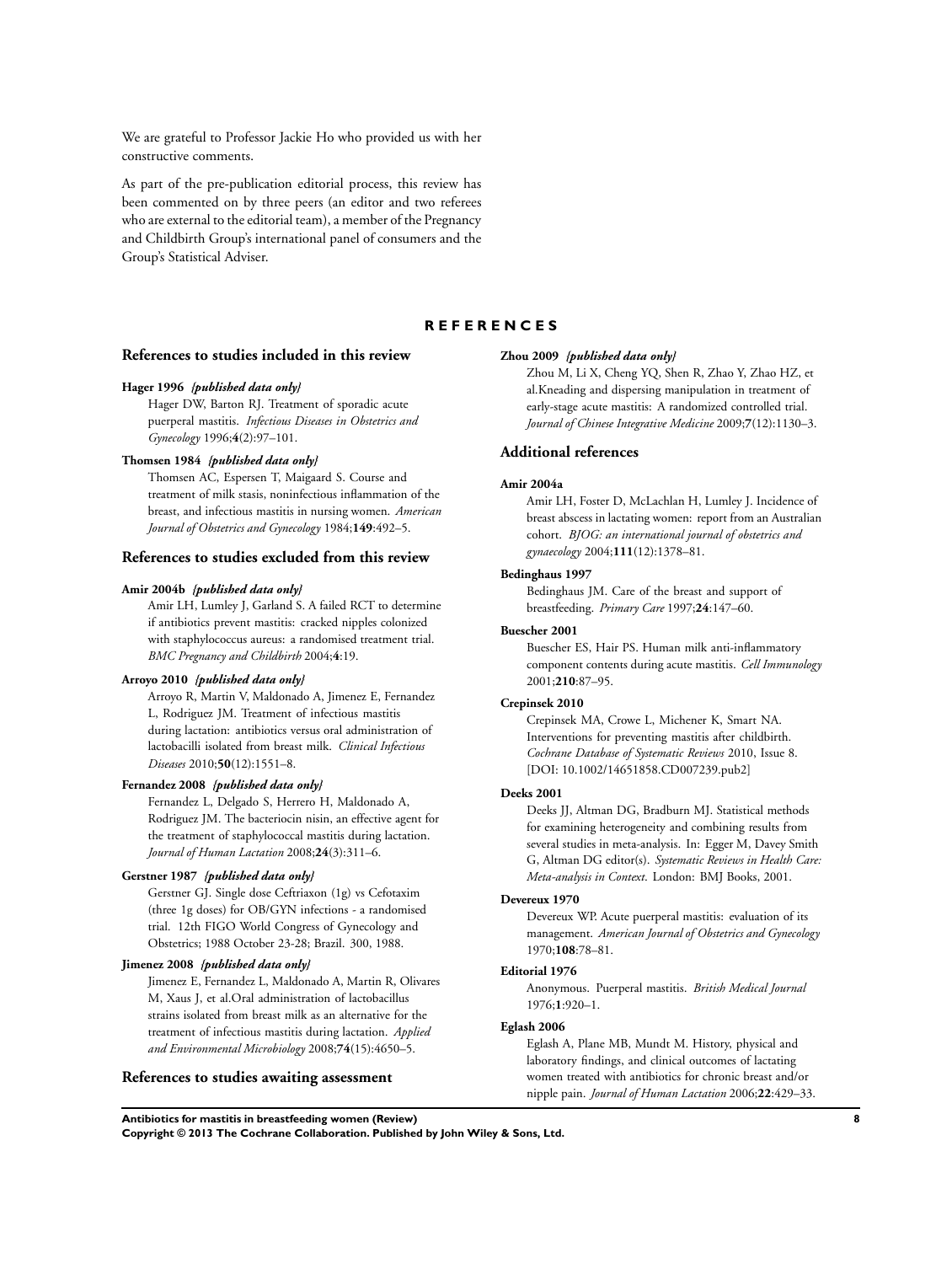#### **Evans 1995**

Evans M, Head J. Mastitis: incidence, prevalence and cost. *Breastfeeding Reviews* 1995;**3**:65–72.

#### **Fetherston 1998**

Fetherston C. Risk factors for lactation mastitis. *Journal of Human Lactation* 1998;**14**:101–9.

#### **Foxman 2002**

Foxman B, D'Arcy H, Gillespie B, Bobo J, Longeway M. Lactation mastitis: occurrence and medical management among 946 breastfeeding women in the United States. *American Journal of Epidemiology* 2002;**155**:103–14.

### **Hager 1992**

Hager WD. Mastitis. In: Mead PB, Hager WD editor(s). *Infectious Protocols for Obstetrics and Gynaecology*. Montvale, NJ: Medical Economics Publishing, 1992:27–32.

#### **Higgins 2008**

Higgins JPT, Green S, editors. Cochrane Handbook for Systematic Reviews of Interventions, Version 5.0.0 [updated February 2008]. The Cochrane Collaboration. Available from www.cochrane-handbook.org 2008.

# **Higgins 2011**

Higgins JPT, Green S, editors. Cochrane Handbook for Systematic Reviews of Interventions Version 5.1.0 [updated March 2011]. The Cochrane Collaboration, 2011. Available from www.cochrane-handbook.org.

#### **Hughes 1989**

Huges LE, Mensel RE, Webster DJT. Infection of the breast. *Benign Disorders and Diseases of the Breast*. London: Bailliere Tindall, 1989:143–9.

#### **Jonsson 1994**

Jonsson S, Pulkkinen MO. Mastitis today: incidence, prevention and treatment. *Annales Chirurgiae et Gynaecologiae, Supplementum* 1994;**208**(83):84–7.

# **Kaufmann 1991**

Kaufmann R, Foxman B. Mastitis among lactating women: occurrence and risk factors. *Social Science and Medicine* 1991;**33**:701–5.

#### **Kinlay 1998**

Kinlay JR, O'Connell DL, Kinlay S. Incidence of mastitis in breastfeeding women during the six months after delivery: a prospective cohort study. *Medical Journal of Australia* 1998; **169**:310–2.

#### **Kvist 2004**

Kvist LJ, Wilde Larsson B, Hall-Lord ML. Effects of acupuncture and care interventions on the outcome of inflammatory symptoms of the breast in lactating women. *International Nursing Review* 2004;**51**:56–64.

#### **Kvist 2005**

Kvist LJ, Rydhstroem H. Factors related to breast abscess after delivery: a population-based study. *BJOG: an international journal of obstetrics and gynaecology* 2005;**112**: 1070–4.

#### **Lawrence 1999**

Lawrence RA. *Breastfeeding - a Guide for the Medical Profession*. 5th Edition. St. Louis: CV Mosby, 1999.

#### **Marchant 2002**

Marchant DJ. Inflammation of the breast. *Obstetrics and Gynecology Clinics of North America* 2002;**29**:89–102.

#### **Marshall 1975**

Marshall BR, Hepper JK, Zirbel CC. Sporadic puerperal mastitis: an infection that need not interrupt lactation. *JAMA* 1975;**233**:1377–9.

#### **Matheson 1988**

Matheson I, Aursnes I, Horgen M, Aobo O, Melby K. Bacteriological findings and clinical symptoms in relation to outcome in puerperal mastitis. *Acta Obstetricia et Gynecologica Scandinavica* 1988;**67**:723–6.

#### **Novy 1984**

Novy MJ. Disorders of lactation. In: Benson RC editor(s). *Obstetric and Gynaecologic Diagnosis and Treatment*. Los Altos: Lange Medical Publications, 1984:864–7.

### **Ogle 1988**

Ogle KS, Davis S. Mastitis in lactating women. *Journal of Family Practice* 1988;**26**:139–44.

#### **Olsen 1990**

Olsen CG, Gordon RE Jr. Breast disorders in nursing mothers. *American Family Physician* 1990;**41**:1509–16.

#### **Osterman 2000**

Osterman K, Rahm V-A. Lactation mastitis: bacterial cultivation of breast milk, symptoms, treatment and outcome. *Journal of Human Lactation* 2000;**16**:297–302.

#### **RevMan 2008**

The Nordic Cochrane Centre, The Cochrane Collaboration. Review Manager (RevMan). 5.0. Copenhagen: The Nordic Cochrane Centre, The Cochrane Collaboration, 2008.

#### **RevMan 2011**

The Nordic Cochrane Centre, The Cochrane Collaboration. Review Manager (RevMan). 5.1. Copenhagen: The Nordic Cochrane Centre, The Cochrane Collaboration, 2011.

#### **Riordan 1990**

Riordan JM, Nichols FH. A descriptive study of lactation mastitis in long-term breastfeeding women. *Journal of Human Lactation* 1990;**6**:53–8.

## **Vogel 1999**

Vogel A, Hutchinson BL, Mitchell EA. Mastitis in the first year postpartum. *Birth* 1999;**26**:218–25.

#### **Walker 1999**

Walker M. Mastitis. *Lactation Consultant series 2, No. 298- 2*. Illinois USA: La Leche League International, 1999.

#### **WHO 2000**

World Health Organization. *Mastitis: causes and management. WHO/FCH/CAH/00.13*. Geneva: WHO, 2000.

#### **References to other published versions of this review**

#### **Jahanfar 2009**

Jahanfar S, Ng CJ, Teng CL. Antibiotics for mastitis in breastfeeding women. *Cochrane Database of*

**Antibiotics for mastitis in breastfeeding women (Review) 9**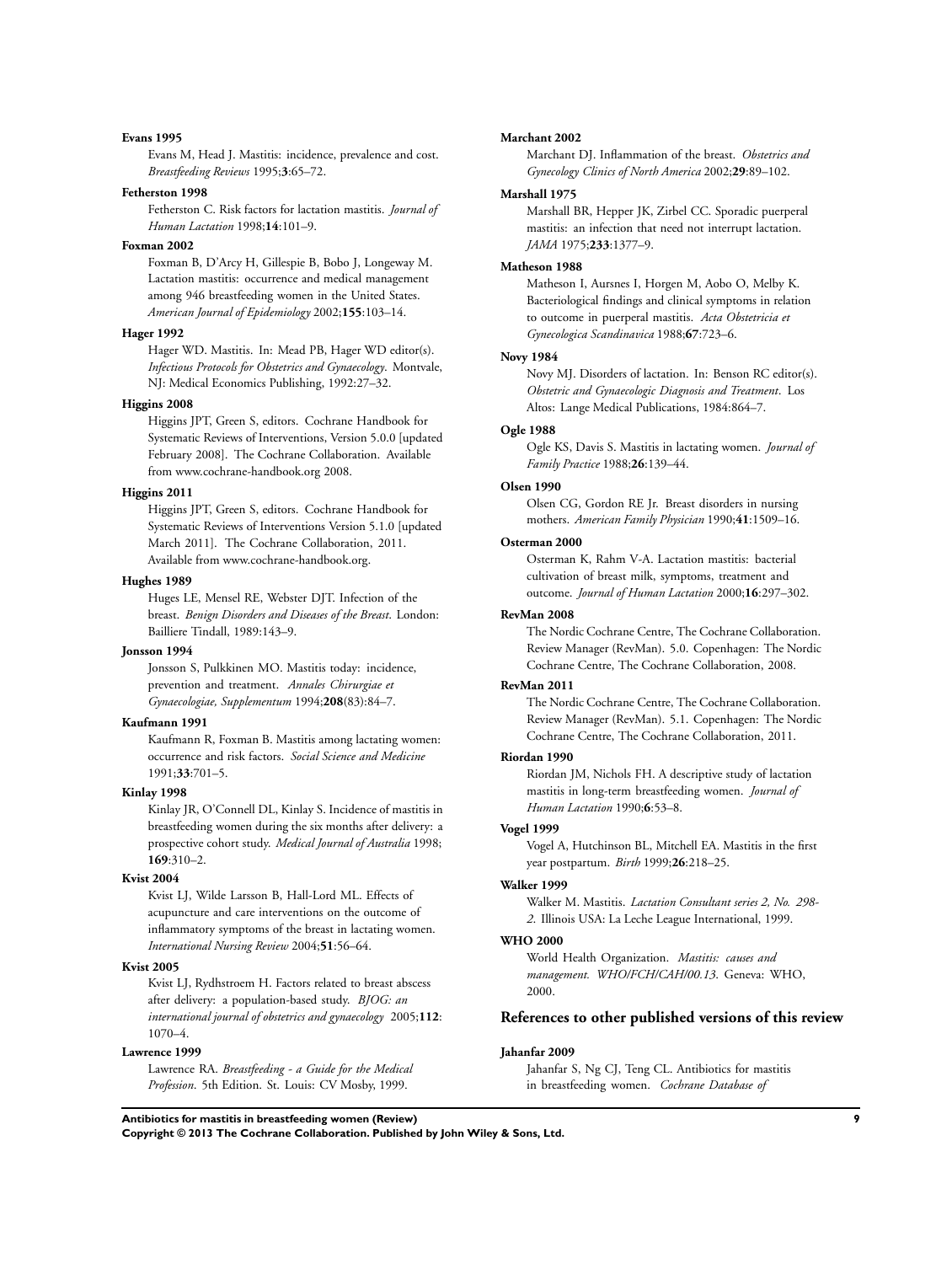*Systematic Reviews* 2009, Issue 1. [DOI: 10.1002/ 14651858.CD005458.pub2]

# **Ng 2005**

Ng C, Jahanfar S, Teng CL. Antibiotics for mastitis in breastfeeding women. *Cochrane Database of Systematic Reviews* 2005, Issue 3. [DOI: 10.1002/ 14651858.CD005458]

∗ *Indicates the major publication for the study*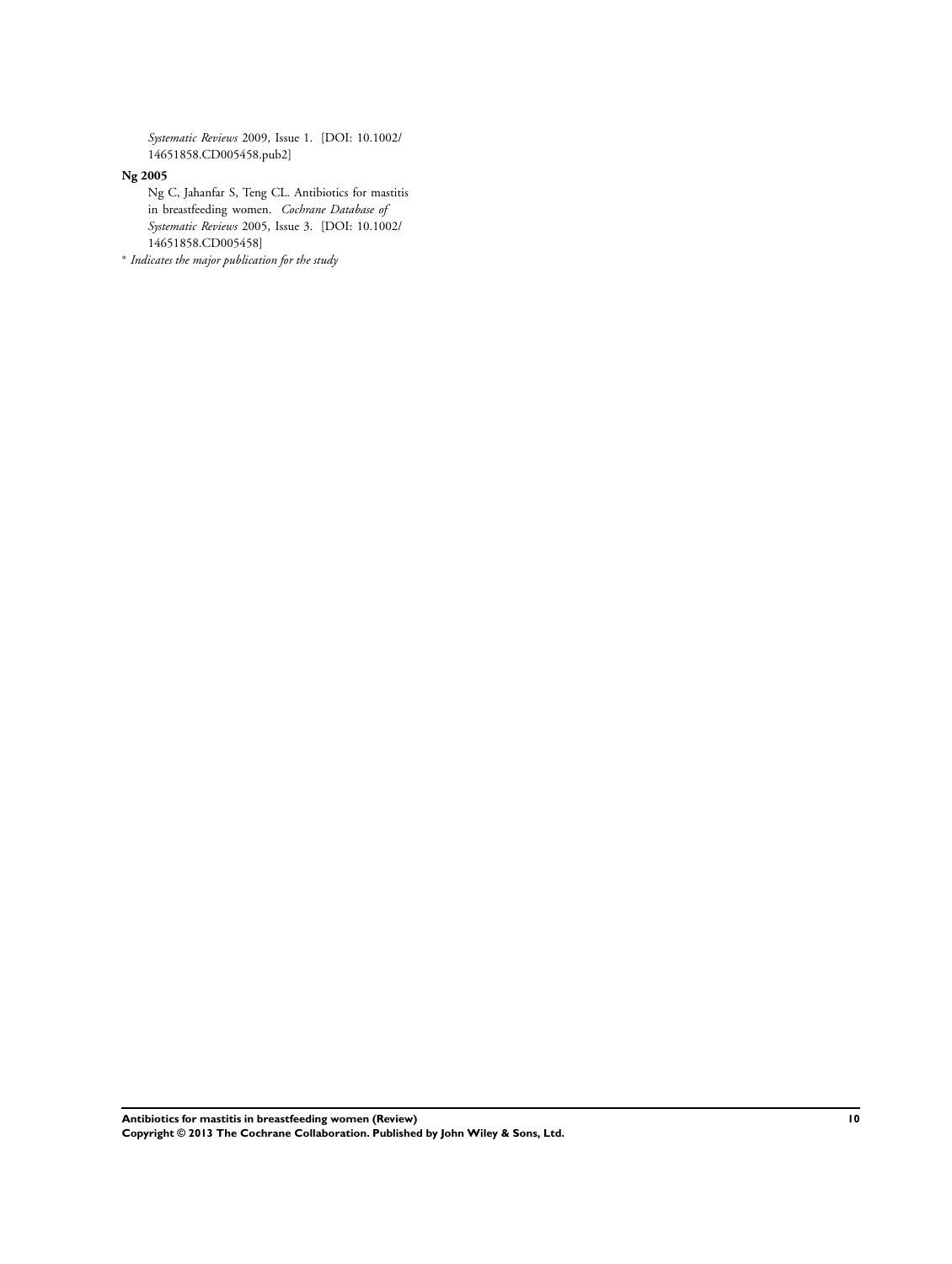# <span id="page-12-0"></span>**CHARACTERISTICS OF STUDIES**

# **Characteristics of included studies** *[ordered by study ID]*

# **Hager 1996**

| Methods       | Randomised: method of randomisation is not mentioned.<br>Adequate concealment of allocation is mentioned inclusive of using pre-sealed, opaque<br>envelopes.<br>Double blind: no. It was mentioned that investigators were blinded.<br>Intention-to-treat not mentioned.<br>Follow-up is described. Patients were seen for follow-up visits in 7 days.<br>25 recruited and no drop-outs.<br>Design: parallel.                                                                                                                                                                        |
|---------------|--------------------------------------------------------------------------------------------------------------------------------------------------------------------------------------------------------------------------------------------------------------------------------------------------------------------------------------------------------------------------------------------------------------------------------------------------------------------------------------------------------------------------------------------------------------------------------------|
| Participants  | 25 lactating mothers with Sporadic Acute Puerperal Mastitis (SAPM) were recruited for<br>this study.<br>Inclusion criteria: 3 criteria of oral temperature of 37.56°C, tenderness on palpation of<br>the breast and segmental erythema was needed to include a participant.<br>Exclusion criteria: maternal age of < 18 years, documented allergy to penicillins or<br>cephalosporins, and antibiotic therapy within the previous 30 days.<br>Baseline characteristics such as age, parity, history of mastitis, or history of diabetes<br>mellitus was similar between the 2 groups |
| Interventions | The treatment regimens were oral amoxicillin, 500 mg every 8 h for 7 days, or oral<br>cephradine, 500 mg every 8 h for 7 days. Continuation of breastfeeding and usage of<br>warm and moist compresses to the involved breast every 4-6 h was recommended for all<br>patients<br>All patients presented to outpatient clinic and visited by single physician. Patients were<br>instructed to notify the physician if their temperature remained > $37.56$ °C (> $99.6$ °F)<br>after 48 hrs or if they were unable to comply with the antibiotic regimen                              |
| Outcomes      | Outcomes were inclusive of resolution of mastitis, namely fever, erythema and tenderness                                                                                                                                                                                                                                                                                                                                                                                                                                                                                             |
| Notes         | University of Kentucky Medical Center Outpatient Clinic patients enrolled from July<br>1991 until December 1993.<br>Informed consent signed by all patients. Historical information and study data were<br>recorded on pre-coded data sheet                                                                                                                                                                                                                                                                                                                                          |

*Risk of bias*

| <b>Bias</b>                                                 | Authors' judgement | Support for judgement                                                                                 |
|-------------------------------------------------------------|--------------------|-------------------------------------------------------------------------------------------------------|
| Random sequence generation (selection Unclear risk<br>bias) |                    | Method is not mentioned.                                                                              |
| Allocation concealment (selection bias)                     | Low risk           | Adequate concealment of allocation is<br>mentioned inclusive of using pre-sealed,<br>opaque envelopes |

**Antibiotics for mastitis in breastfeeding women (Review) 11**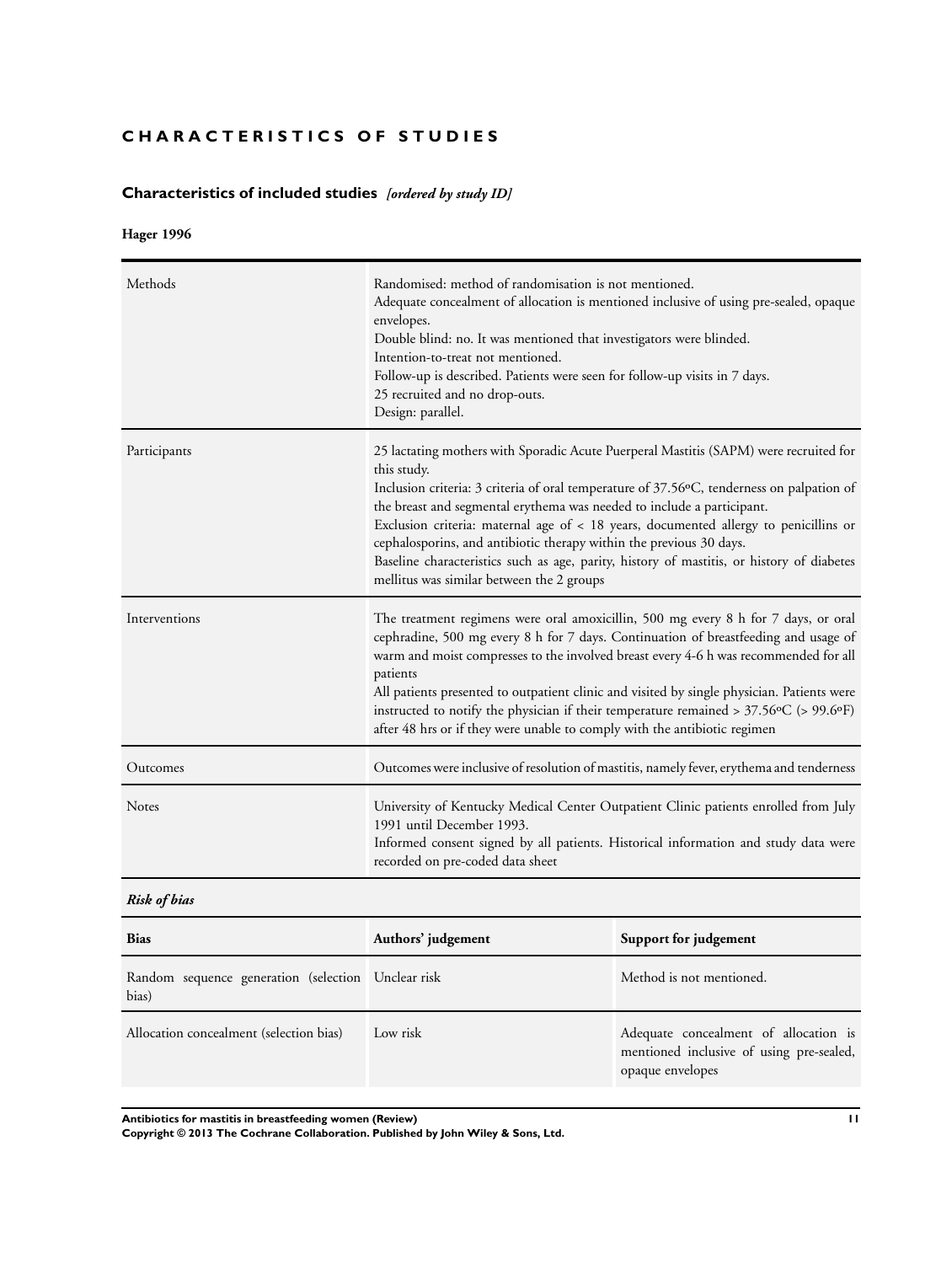# **Hager 1996** (*Continued)*

| Blinding (performance bias and detection Low risk<br>bias)<br>All outcomes |                                                                                                                                                                                                                                                                                                                                                                                                                                                                                                                                                                                                                                               | It was mentioned that investigators were<br>blinded.                                                                                                                                                                                                                                                                                                                                                                                                                                                                                                                                                                                                                                                                                                                                                                                                                                                                                                                                                                                                                                                                    |  |
|----------------------------------------------------------------------------|-----------------------------------------------------------------------------------------------------------------------------------------------------------------------------------------------------------------------------------------------------------------------------------------------------------------------------------------------------------------------------------------------------------------------------------------------------------------------------------------------------------------------------------------------------------------------------------------------------------------------------------------------|-------------------------------------------------------------------------------------------------------------------------------------------------------------------------------------------------------------------------------------------------------------------------------------------------------------------------------------------------------------------------------------------------------------------------------------------------------------------------------------------------------------------------------------------------------------------------------------------------------------------------------------------------------------------------------------------------------------------------------------------------------------------------------------------------------------------------------------------------------------------------------------------------------------------------------------------------------------------------------------------------------------------------------------------------------------------------------------------------------------------------|--|
| Incomplete outcome data (attrition bias)<br>All outcomes                   | Low risk                                                                                                                                                                                                                                                                                                                                                                                                                                                                                                                                                                                                                                      | Follow-up is described. Patients were seen<br>for follow-up visits in 7 days.<br>25 recruited and no drop-outs.                                                                                                                                                                                                                                                                                                                                                                                                                                                                                                                                                                                                                                                                                                                                                                                                                                                                                                                                                                                                         |  |
| Selective reporting (reporting bias)                                       | Low risk                                                                                                                                                                                                                                                                                                                                                                                                                                                                                                                                                                                                                                      | All expected outcomes appear to have been<br>reported.                                                                                                                                                                                                                                                                                                                                                                                                                                                                                                                                                                                                                                                                                                                                                                                                                                                                                                                                                                                                                                                                  |  |
| Other bias                                                                 | Low risk                                                                                                                                                                                                                                                                                                                                                                                                                                                                                                                                                                                                                                      | Groups appear balanced for baseline char-<br>acteristics (apart from duration of symp-<br>toms - see Table 1, page 99)                                                                                                                                                                                                                                                                                                                                                                                                                                                                                                                                                                                                                                                                                                                                                                                                                                                                                                                                                                                                  |  |
| Thomsen 1984                                                               |                                                                                                                                                                                                                                                                                                                                                                                                                                                                                                                                                                                                                                               |                                                                                                                                                                                                                                                                                                                                                                                                                                                                                                                                                                                                                                                                                                                                                                                                                                                                                                                                                                                                                                                                                                                         |  |
| Methods                                                                    | Randomised: method of randomisation is not mentioned.<br>Allocation concealment: there is no mention of patient allocation. Antibiotic therapy<br>was rather directed by susceptibility tests of the isolated bacteria. Unit of allocations was<br>"mothers" but the unit analysed in the results was shown as "breasts".<br>Double blind: no. It is unclear whether patient or outcome assessor was blinded.<br>Intention-to-treat not mentioned.<br>Follow-up is not described clearly. From definition of bad outcome it can be implied<br>that patients have been visited 2 weeks after the attack.<br>No drop-outs.<br>Design: parallel. |                                                                                                                                                                                                                                                                                                                                                                                                                                                                                                                                                                                                                                                                                                                                                                                                                                                                                                                                                                                                                                                                                                                         |  |
| Participants                                                               | 106 leucocytes and > 103 bacteria)<br>with 55 cases in each group:<br>cases of antibiotic therapy (subgroup 3)<br>decreased milk secretion.<br>Exclusion criteria were not mentioned.<br>Baseline characteristics were not mentioned.<br>if patients were visited in outpatient clinic                                                                                                                                                                                                                                                                                                                                                        | 213 nursing women with the diagnosis of infective mastitis (presence and persistence of<br>tenderness, swelling, redness, heat, and decreased milk secretion) were recruited for this<br>study. Diagnosis was made based on clinical symptoms, leucocyte count and anaerobic/<br>aerobic bacteria cultivation. The unit of analysis in this study was not women but rather<br>single breasts (339 breasts). There were 3 groups. Group 1 included those with milk<br>stasis (< 106 leucocytes and < 103 bacteria) (number of breasts = 126) and group 2 were<br>inclusive of non-infective mastitis $(> 106$ leucocytes and < 103 bacteria) (number of =<br>48). Group 3 consisted of 165 inflammatory breasts with proven infective mastitis (><br>This final group (included in this review) was then randomly assigned to 3 subgroups<br>Those with no therapy (subgroup 1), standard of care therapy (subgroup 2) and finally<br>Inclusion criteria: the presence and persistence of tenderness, swelling, redness, heat, and<br>All patients presented to Kommune hospital, Aarhus in Denmark. There is no mention |  |

**Antibiotics for mastitis in breastfeeding women (Review) 12**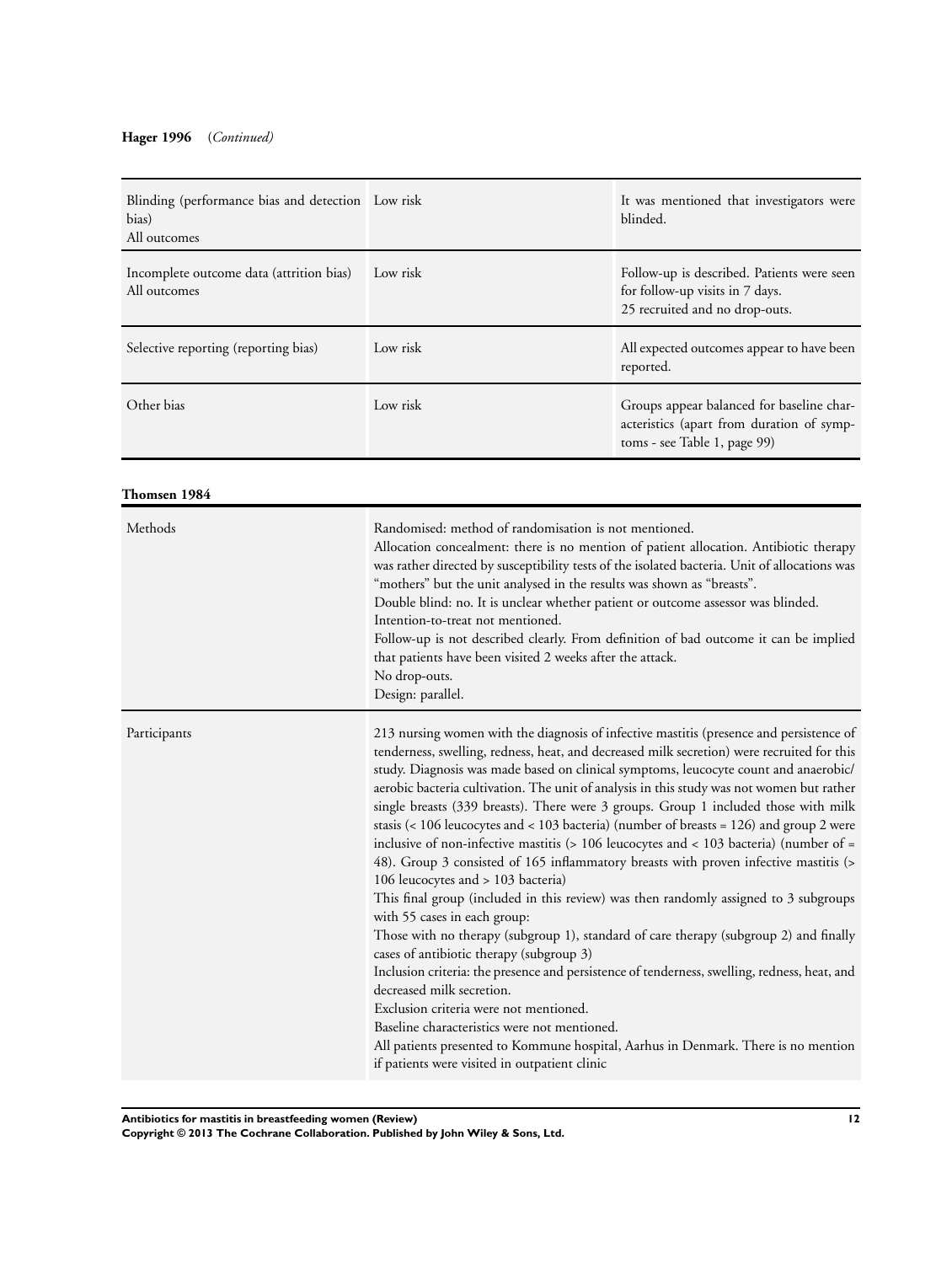# **Thomsen 1984** (*Continued)*

| Interventions   | The treatment regimens contained penicillin 500,000 IU 3 per day for 6 days, oral<br>ampicillin 500 mg, 4 per day for 6 days or erythromycin 500 mg 2 times per day<br>for 6 days. In control group non-intervention therapy was adopted which consisted of<br>emptying the breast every 6 h by nursing the baby followed by expression by hand or<br>mechanical suction |
|-----------------|--------------------------------------------------------------------------------------------------------------------------------------------------------------------------------------------------------------------------------------------------------------------------------------------------------------------------------------------------------------------------|
| <b>Outcomes</b> | Outcome was considered as good if symptoms of mastitis disappeared followed by normal<br>lactation throughout 2 weeks after the attack                                                                                                                                                                                                                                   |
| <b>Notes</b>    | Study was done in 1983 (no exact date is mentioned) in Department of Obstetrics and<br>Gynecology, Kommunehospital, Aarhus in Denmark.<br>There is no mention if patient signed any consent form. Study had been approved by<br>local ethical committee                                                                                                                  |

# *Risk of bias*

| <b>Bias</b>                                                                 | Authors' judgement | Support for judgement                                                                                                                                                                                                 |
|-----------------------------------------------------------------------------|--------------------|-----------------------------------------------------------------------------------------------------------------------------------------------------------------------------------------------------------------------|
| Random sequence generation (selection Unclear risk<br>bias)                 |                    | Method is not mentioned.                                                                                                                                                                                              |
| Allocation concealment (selection bias)                                     | Unclear risk       | Antibiotic therapy was rather directed by<br>susceptibility tests of the isolated bacteria                                                                                                                            |
| Blinding (performance bias and detection High risk<br>bias)<br>All outcomes |                    | It is unclear whether women or outcome<br>assessors were blinded                                                                                                                                                      |
| Incomplete outcome data (attrition bias)<br>All outcomes                    | Unclear risk       | Follow-up is not described clearly. From the<br>definition of bad outcome it can be implied<br>that patients were visited 2 weeks after the<br>attack. There is no report of drop-outs or<br>for any of the subgroups |
| Selective reporting (reporting bias)                                        | Unclear risk       | Unclear from study report. No study pro-<br>tocol.                                                                                                                                                                    |
| Other bias                                                                  | Unclear risk       | No baseline characteristics table.                                                                                                                                                                                    |

h: hours

IU: international units

SAPM: sporadic acute puerperal mastitis

**Antibiotics for mastitis in breastfeeding women (Review) 13 Copyright © 2013 The Cochrane Collaboration. Published by John Wiley & Sons, Ltd.**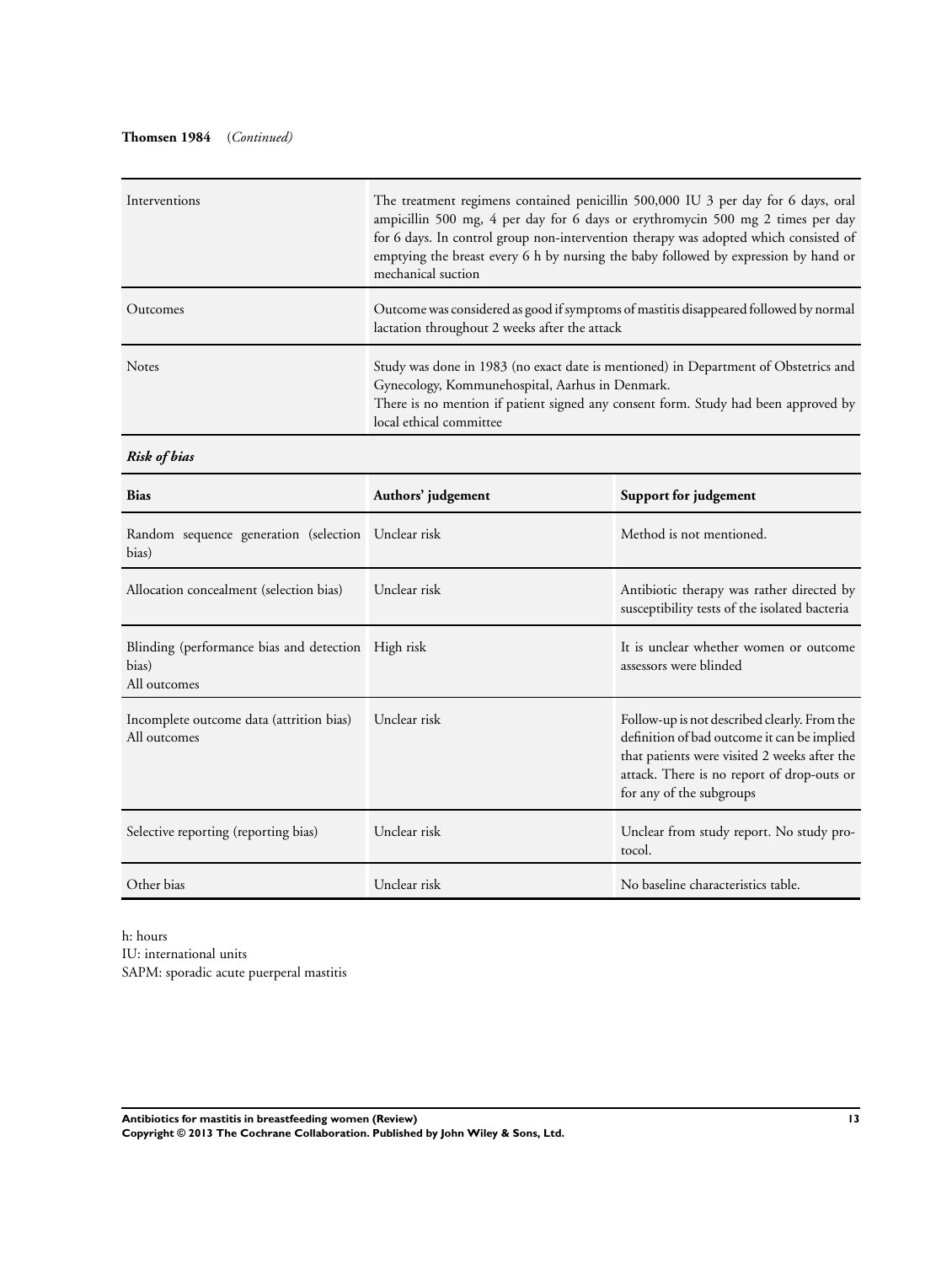# <span id="page-15-0"></span>**Characteristics of excluded studies** *[ordered by study ID]*

| Study          | Reason for exclusion                                                                                                                                                                                                                                                                                                                                                                                                                                                                                                                      |
|----------------|-------------------------------------------------------------------------------------------------------------------------------------------------------------------------------------------------------------------------------------------------------------------------------------------------------------------------------------------------------------------------------------------------------------------------------------------------------------------------------------------------------------------------------------------|
| Amir 2004b     | Allocation is not clear.<br>Randomisation: yes.<br>Participants: 10 randomised breastfeeding women with cracked nipples colonised with Staphylococcus aureus were<br>recruited out of 135 women who were originally found to be eligible.<br>In the placebo arm, 2 out of 5 women continued to take the capsules.<br>Intervention: 7-day course of either an oral antibiotic (flucloxacillin) or identical placebo capsules.<br>Researcher did not complete the study due to logistic problems. This study is therefore an unfinished RCT |
| Arroyo 2010    | One study arm used antibiotic but the two control groups used different forms of oral lactobacilli and did not use<br>placebo, no treatment, or other supportive treatments such as breast emptying or another antibiotic of a different<br>class                                                                                                                                                                                                                                                                                         |
| Fernandez 2008 | Bacteriocin nisin was used for treatment group and no report of antibiotic usage was studied                                                                                                                                                                                                                                                                                                                                                                                                                                              |
| Gerstner 1987  | Information in this briefly presented study is more concentrated on postpartum infections in general rather than<br>mastitis                                                                                                                                                                                                                                                                                                                                                                                                              |
| Jimenez 2008   | Lactobacillus strains isolated from breast milk were used as a mode of treatment and there was no report of<br>antibiotic therapy                                                                                                                                                                                                                                                                                                                                                                                                         |

RCT: randomised controlled trial

# **Characteristics of studies awaiting assessment** *[ordered by study ID]*

**Zhou 2009**

| Methods       | Randomised controlled trial.<br>Parallel.                                                                                                   |
|---------------|---------------------------------------------------------------------------------------------------------------------------------------------|
| Participants  | 198 women with acute mastitis for Yueyang Hospital of Integrated Traditional Chinese and Western Medicine, China<br>99 cases in each group. |
| Interventions | Treatment group: oral cefradine.<br>Control group: kneading and dispersing manipulation.                                                    |
| Outcomes      | Local breast lump size; clinical symptoms; adverse reactions                                                                                |
| <b>Notes</b>  | Information available from English abstract, full report in Chinese and currently being translated                                          |

**Antibiotics for mastitis in breastfeeding women (Review) 14**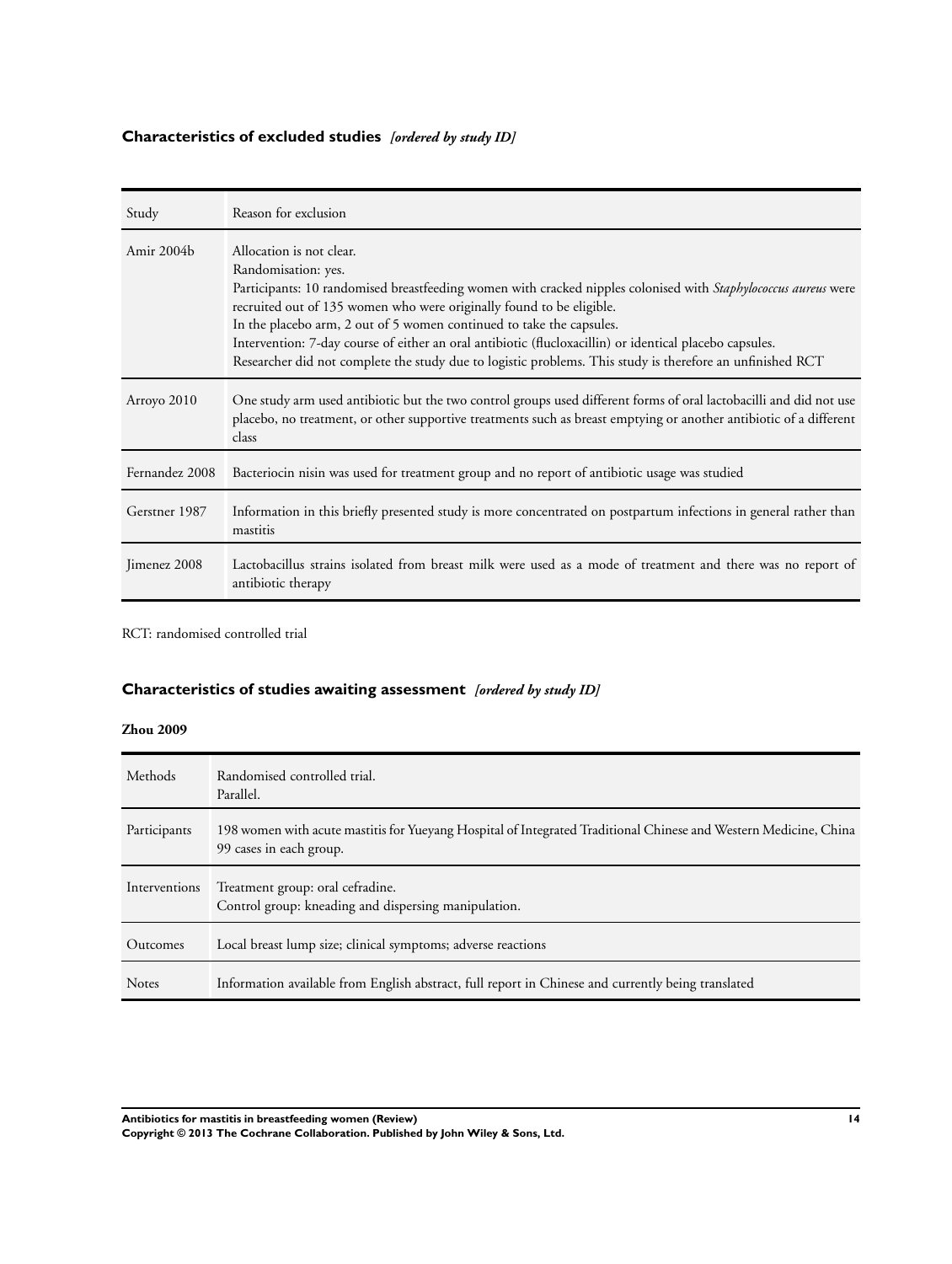# **D A T A A N D A N A L Y S E S**

# **Comparison 1. Amoxicillin versus cephradine**

| Outcome or subgroup title      | No. of | No. of<br>studies participants | <b>Statistical method</b>       | <b>Effect</b> size  |
|--------------------------------|--------|--------------------------------|---------------------------------|---------------------|
| 1 Symptom improvement assessed |        | 25                             | Risk Ratio (M-H, Fixed, 95% CI) | $0.85$ [0.65, 1.12] |
| by clinician                   |        |                                |                                 |                     |

# **Comparison 2. Antibiotic therapy with breast emptying versus no treatment**

| Outcome or subgroup title                                                      | No. of<br>studies | No. of<br>participants | <b>Statistical method</b>       | <b>Effect</b> size   |
|--------------------------------------------------------------------------------|-------------------|------------------------|---------------------------------|----------------------|
| 1 Symptom improvement assessed<br>by clinician and continuous<br>breastfeeding |                   | 110                    | Risk Ratio (M-H, Fixed, 95% CI) | $6.63$ [3.48, 12.60] |

# **Comparison 3. Antibiotic therapy with breast emptying versus breast emptying alone**

| Outcome or subgroup title                                                      | No. of<br>studies | No. of<br>participants | <b>Statistical method</b>       | <b>Effect</b> size |
|--------------------------------------------------------------------------------|-------------------|------------------------|---------------------------------|--------------------|
| 1 Symptom improvement assessed<br>by clinician and continuous<br>breastfeeding |                   | 110                    | Risk Ratio (M-H, Fixed, 95% CI) | 1.89 [1.45, 2.47]  |

# **Comparison 4. Sensitivity analyses: antibiotic therapy versus no treatment**

| Outcome or subgroup title                                                                                      | No. of<br>studies | No. of<br>participants | Statistical method              | <b>Effect size</b>   |
|----------------------------------------------------------------------------------------------------------------|-------------------|------------------------|---------------------------------|----------------------|
| 1 Assuming that in both groups<br>both breasts are infected:<br>symptom improvement<br>assessed by a clinician |                   | 56                     | Risk Ratio (M-H, Fixed, 95% CI) | $6.75$ [2.72, 16.77] |
| 2 Assuming that in both groups<br>60% of women have 2 breasts<br>infected and 40% 1 infected                   |                   | 68                     | Risk Ratio (M-H, Fixed, 95% CI) | $6.4$ [2.84, 14.44]  |

**Antibiotics for mastitis in breastfeeding women (Review) 15**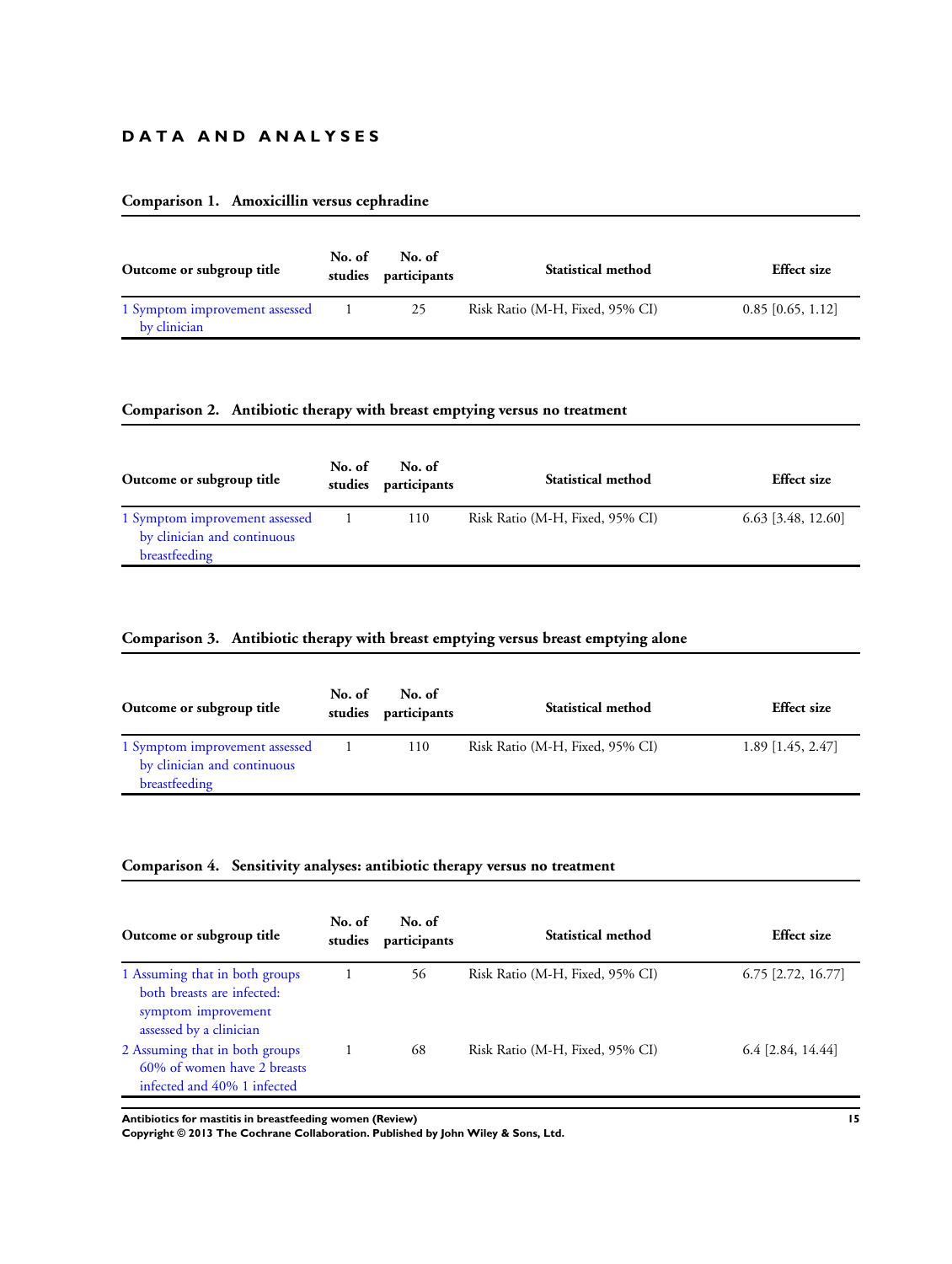# <span id="page-17-0"></span>**Comparison 5. Sensitivity analyses: antibiotic therapy versus breast emptying**

| Outcome or subgroup title                                                                                      | No. of<br>studies | No. of<br>participants | Statistical method              | <b>Effect</b> size  |
|----------------------------------------------------------------------------------------------------------------|-------------------|------------------------|---------------------------------|---------------------|
| 1 Assuming that in both groups<br>both breasts are infected:<br>symptom improvement<br>assessed by a clinician |                   | 56                     | Risk Ratio (M-H, Fixed, 95% CI) | $1.93$ [1.32, 2.81] |
| 2 Assuming that in both groups<br>60% of women have 2 breasts<br>infected and 40% 1 infected                   |                   | 68                     | Risk Ratio (M-H, Fixed, 95% CI) | 1.88 [1.33, 2.66]   |

# **Analysis 1.1. Comparison 1 Amoxicillin versus cephradine, Outcome 1 Symptom improvement assessed by clinician.**

Review: Antibiotics for mastitis in breastfeeding women

Comparison: 1 Amoxicillin versus cephradine

Outcome: 1 Symptom improvement assessed by clinician

| Study or subgroup                               | Amoxicillin | Cephradine |                    | Risk Ratio                             | Weight  | Risk Ratio                 |
|-------------------------------------------------|-------------|------------|--------------------|----------------------------------------|---------|----------------------------|
|                                                 | $n/N$       | $n/N$      |                    | M-H, Fixed, 95% CI                     |         | M-H, Fixed, 95% CI         |
| Hager 1996                                      | 11/13       | $12/12$    |                    |                                        | 100.0 % | $0.85$ $[0.65, 1.12]$      |
| <b>Total (95% CI)</b>                           | 13          | 12         |                    |                                        | 100.0%  | $0.85$ [ $0.65$ , $1.12$ ] |
| Total events: 11 (Amoxicillin), 12 (Cephradine) |             |            |                    |                                        |         |                            |
| Heterogeneity: not applicable                   |             |            |                    |                                        |         |                            |
| Test for overall effect: $Z = 1.15$ (P = 0.25)  |             |            |                    |                                        |         |                            |
| Test for subgroup differences: Not applicable   |             |            |                    |                                        |         |                            |
|                                                 |             |            |                    |                                        |         |                            |
|                                                 |             |            | $0.1$ $0.2$ $0.5$  | 5<br>$\overline{10}$<br>$\overline{2}$ |         |                            |
|                                                 |             |            | Favours cephradine | Favours amoxycillin                    |         |                            |
|                                                 |             |            |                    |                                        |         |                            |
|                                                 |             |            |                    |                                        |         |                            |
|                                                 |             |            |                    |                                        |         |                            |
|                                                 |             |            |                    |                                        |         |                            |
|                                                 |             |            |                    |                                        |         |                            |
|                                                 |             |            |                    |                                        |         |                            |
|                                                 |             |            |                    |                                        |         |                            |
|                                                 |             |            |                    |                                        |         |                            |
|                                                 |             |            |                    |                                        |         |                            |
|                                                 |             |            |                    |                                        |         |                            |
|                                                 |             |            |                    |                                        |         |                            |
|                                                 |             |            |                    |                                        |         |                            |

**Antibiotics for mastitis in breastfeeding women (Review) 16**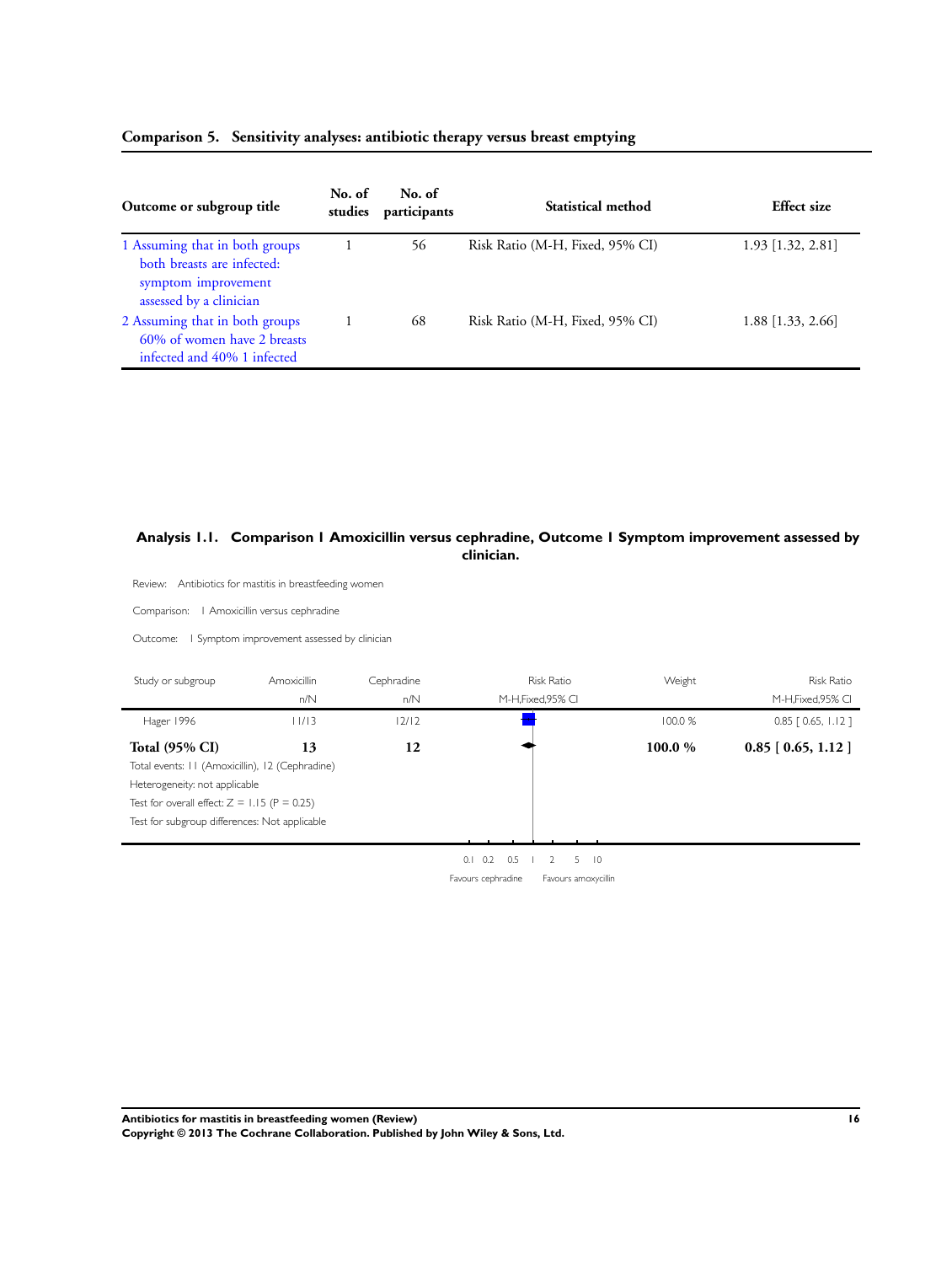# <span id="page-18-0"></span>**Analysis 2.1. Comparison 2 Antibiotic therapy with breast emptying versus no treatment, Outcome 1 Symptom improvement assessed by clinician and continuous breastfeeding.**

Review: Antibiotics for mastitis in breastfeeding women

Comparison: 2 Antibiotic therapy with breast emptying versus no treatment

Outcome: 1 Symptom improvement assessed by clinician and continuous breastfeeding

| Study or subgroup                                 | Antibiotic therapy                                      | No treatment |                      | <b>Risk Ratio</b>                    | Weight  | <b>Risk Ratio</b>      |
|---------------------------------------------------|---------------------------------------------------------|--------------|----------------------|--------------------------------------|---------|------------------------|
|                                                   | n/N                                                     | n/N          |                      | M-H, Fixed, 95% CI                   |         | M-H, Fixed, 95% CI     |
| Thomsen 1984                                      | 53/55                                                   | 8/55         |                      |                                      | 100.0 % | $6.63$ [ 3.48, 12.60 ] |
| <b>Total (95% CI)</b>                             | 55                                                      | 55           |                      |                                      | 100.0%  | $6.63$ [ 3.48, 12.60 ] |
|                                                   | Total events: 53 (Antibiotic therapy), 8 (No treatment) |              |                      |                                      |         |                        |
| Heterogeneity: not applicable                     |                                                         |              |                      |                                      |         |                        |
| Test for overall effect: $Z = 5.77$ (P < 0.00001) |                                                         |              |                      |                                      |         |                        |
| Test for subgroup differences: Not applicable     |                                                         |              |                      |                                      |         |                        |
|                                                   |                                                         |              |                      |                                      |         |                        |
|                                                   |                                                         |              | 0.2<br>0.5<br>0.1    | 5<br>$\overline{10}$<br>$\mathbf{2}$ |         |                        |
|                                                   |                                                         |              | Favours no treatment | Favours antibiotics                  |         |                        |
|                                                   |                                                         |              |                      |                                      |         |                        |

# **Analysis 3.1. Comparison 3 Antibiotic therapy with breast emptying versus breast emptying alone, Outcome 1 Symptom improvement assessed by clinician and continuous breastfeeding.**

Review: Antibiotics for mastitis in breastfeeding women

Comparison: 3 Antibiotic therapy with breast emptying versus breast emptying alone

Outcome: 1 Symptom improvement assessed by clinician and continuous breastfeeding

| Study or subgroup                                        | Antibiotics | Breast emptying | <b>Risk Ratio</b>                              | Weight  | Risk Ratio              |
|----------------------------------------------------------|-------------|-----------------|------------------------------------------------|---------|-------------------------|
|                                                          | n/N         | n/N             | M-H, Fixed, 95% CI                             |         | M-H, Fixed, 95% CI      |
| Thomsen 1984                                             | 53/55       | 28/55           |                                                | 100.0 % | $1.89$ $[$ 1.45, 2.47 ] |
| <b>Total (95% CI)</b>                                    | 55          | 55              |                                                | 100.0%  | $1.89$ [ $1.45, 2.47$ ] |
| Total events: 53 (Antibiotics), 28 (Breast emptying)     |             |                 |                                                |         |                         |
| Heterogeneity: not applicable                            |             |                 |                                                |         |                         |
| Test for overall effect: $Z = 4.73$ (P < 0.00001)        |             |                 |                                                |         |                         |
| Test for subgroup differences: Not applicable            |             |                 |                                                |         |                         |
|                                                          |             |                 |                                                |         |                         |
|                                                          |             |                 | 0.1<br>$\overline{0}$<br>100<br>0.01           |         |                         |
|                                                          |             |                 | Favours antibiotics<br>Favours breast emptying |         |                         |
|                                                          |             |                 |                                                |         |                         |
|                                                          |             |                 |                                                |         |                         |
|                                                          |             |                 |                                                |         |                         |
|                                                          |             |                 |                                                |         |                         |
|                                                          |             |                 |                                                |         |                         |
| Antibiotics for mastitis in breastfeeding women (Review) |             |                 |                                                |         | 17                      |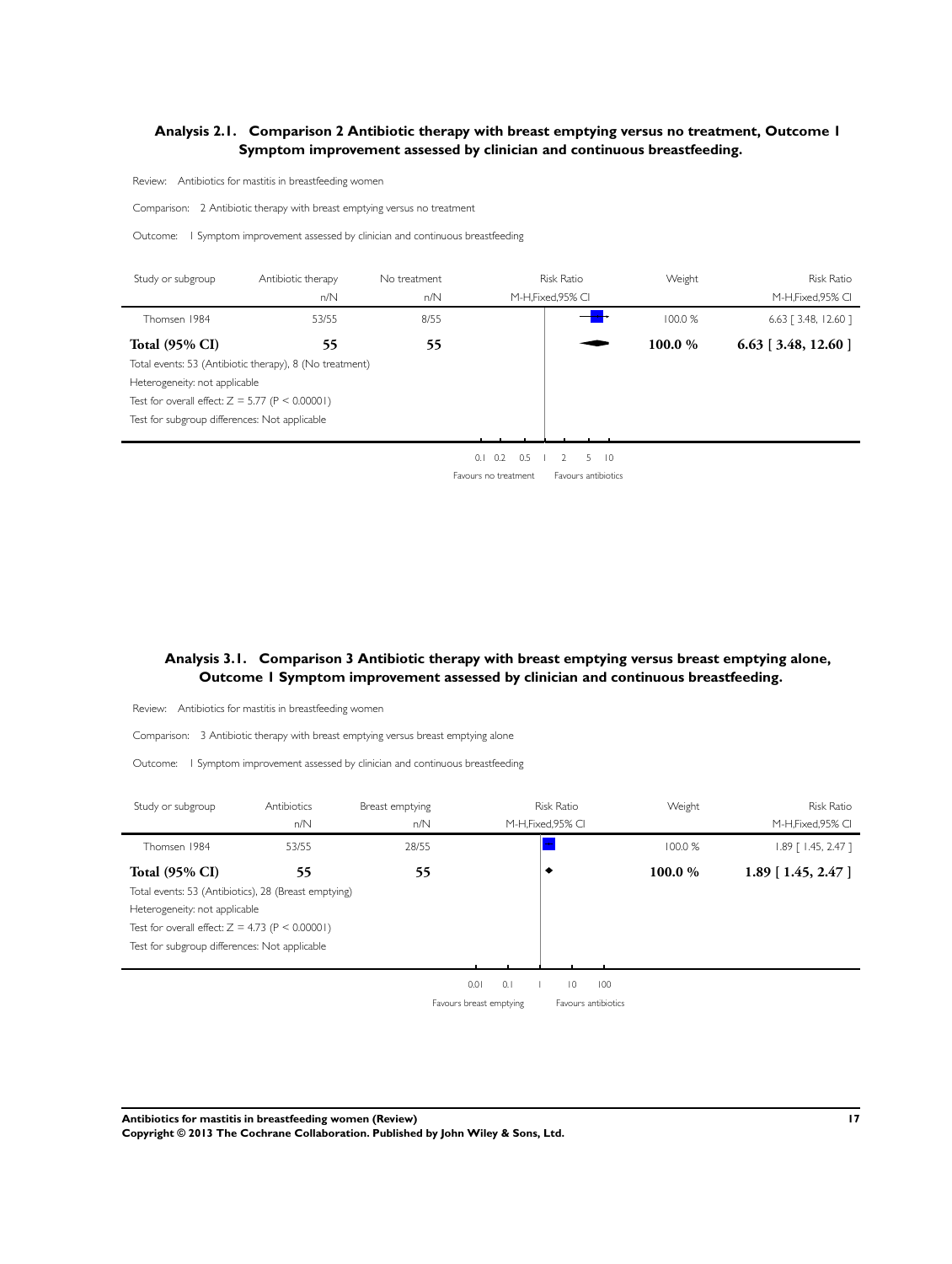# <span id="page-19-0"></span>**Analysis 4.1. Comparison 4 Sensitivity analyses: antibiotic therapy versus no treatment, Outcome 1 Assuming that in both groups both breasts are infected: symptom improvement assessed by a clinician.**

Review: Antibiotics for mastitis in breastfeeding women

Comparison: 4 Sensitivity analyses: antibiotic therapy versus no treatment

Outcome: 1 Assuming that in both groups both breasts are infected: symptom improvement assessed by a clinician

| Study or subgroup                                  | Antibiotic therapy<br>n/N                               | No treatment<br>n/N |                      | <b>Risk Ratio</b><br>M-H, Fixed, 95% CI | Weight  | <b>Risk Ratio</b><br>M-H, Fixed, 95% CI |
|----------------------------------------------------|---------------------------------------------------------|---------------------|----------------------|-----------------------------------------|---------|-----------------------------------------|
| Thomsen 1984                                       | 27/28                                                   | 4/28                |                      |                                         | 100.0 % | 6.75 [ 2.72, 16.77 ]                    |
| <b>Total (95% CI)</b>                              | 28                                                      | 28                  |                      |                                         | 100.0%  | $6.75$ [ 2.72, 16.77 ]                  |
|                                                    | Total events: 27 (Antibiotic therapy), 4 (No treatment) |                     |                      |                                         |         |                                         |
| Heterogeneity: not applicable                      |                                                         |                     |                      |                                         |         |                                         |
| Test for overall effect: $Z = 4.11$ (P = 0.000039) |                                                         |                     |                      |                                         |         |                                         |
| Test for subgroup differences: Not applicable      |                                                         |                     |                      |                                         |         |                                         |
|                                                    |                                                         |                     |                      |                                         |         |                                         |
|                                                    |                                                         |                     | 0.2<br>0.5<br>0.1    | 5<br>$\overline{0}$<br>$\mathcal{L}$    |         |                                         |
|                                                    |                                                         |                     | Favours no treatment | Favours antibiotics                     |         |                                         |
|                                                    |                                                         |                     |                      |                                         |         |                                         |
|                                                    |                                                         |                     |                      |                                         |         |                                         |

## **Analysis 4.2. Comparison 4 Sensitivity analyses: antibiotic therapy versus no treatment, Outcome 2 Assuming that in both groups 60% of women have 2 breasts infected and 40% 1 infected.**

Review: Antibiotics for mastitis in breastfeeding women

Comparison: 4 Sensitivity analyses: antibiotic therapy versus no treatment

Outcome: 2 Assuming that in both groups 60% of women have 2 breasts infected and 40% 1 infected

| Study or subgroup                                 | Antibiotic therapy<br>n/N                               | No treatment<br>n/N |                      | <b>Risk Ratio</b><br>M-H, Fixed, 95% CI | Weight  | <b>Risk Ratio</b><br>M-H, Fixed, 95% CI |
|---------------------------------------------------|---------------------------------------------------------|---------------------|----------------------|-----------------------------------------|---------|-----------------------------------------|
| Thomsen 1984                                      | 32/34                                                   | 5/34                |                      |                                         | 100.0 % | 6.40 [2.84, 14.44]                      |
| <b>Total (95% CI)</b>                             | 34                                                      | 34                  |                      |                                         | 100.0%  | $6.40$ [ 2.84, 14.44 ]                  |
|                                                   | Total events: 32 (Antibiotic therapy), 5 (No treatment) |                     |                      |                                         |         |                                         |
| Heterogeneity: not applicable                     |                                                         |                     |                      |                                         |         |                                         |
| Test for overall effect: $Z = 4.47$ (P < 0.00001) |                                                         |                     |                      |                                         |         |                                         |
| Test for subgroup differences: Not applicable     |                                                         |                     |                      |                                         |         |                                         |
|                                                   |                                                         |                     |                      |                                         |         |                                         |
|                                                   |                                                         |                     | $0.1$ $0.2$ $0.5$    | $5 \quad 10$<br>$\mathcal{P}$           |         |                                         |
|                                                   |                                                         |                     | Favours no treatment | Favours antibiotics                     |         |                                         |
|                                                   |                                                         |                     |                      |                                         |         |                                         |
|                                                   |                                                         |                     |                      |                                         |         |                                         |

**Antibiotics for mastitis in breastfeeding women (Review) 18**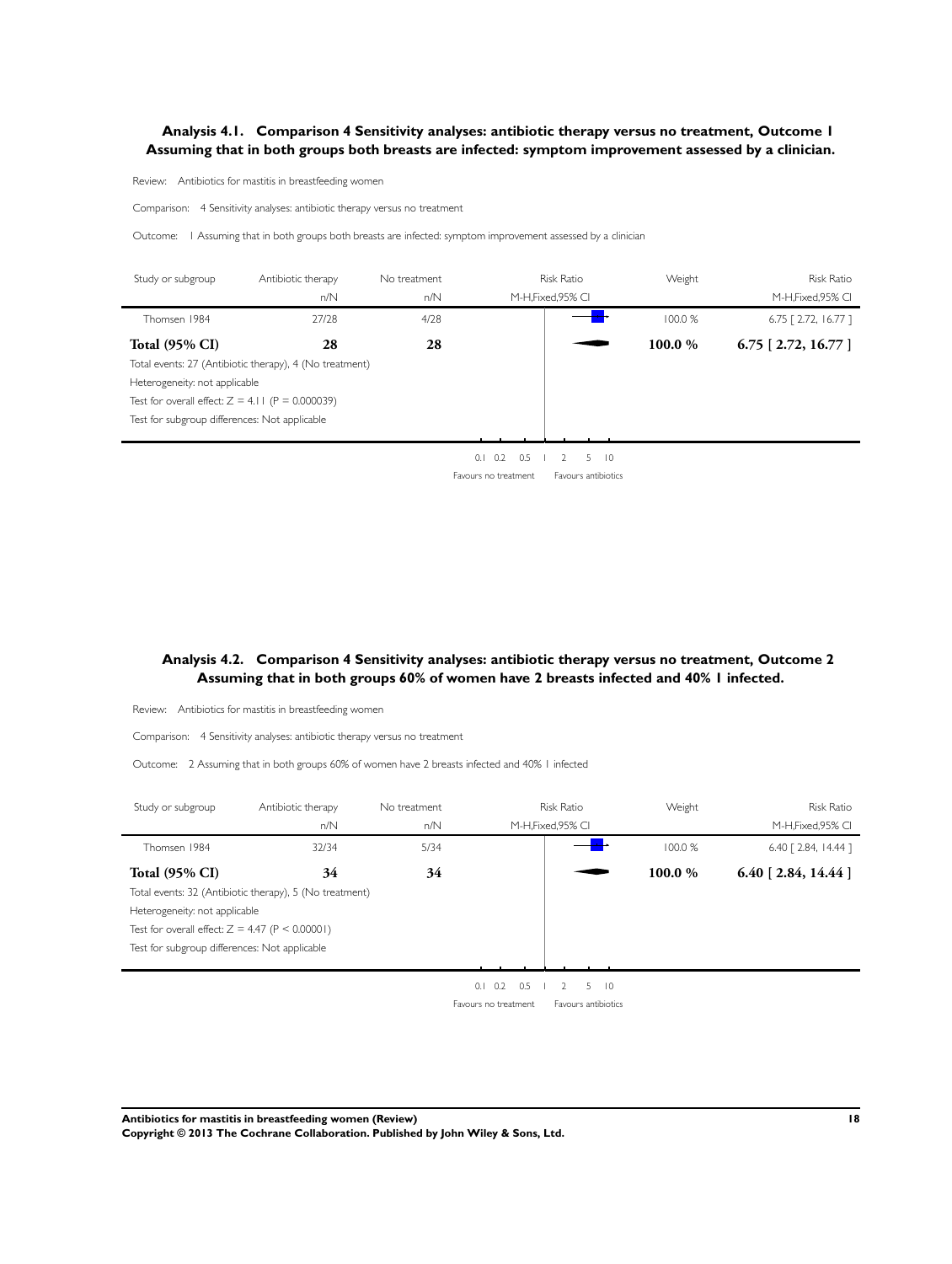# <span id="page-20-0"></span>**Analysis 5.1. Comparison 5 Sensitivity analyses: antibiotic therapy versus breast emptying, Outcome 1 Assuming that in both groups both breasts are infected: symptom improvement assessed by a clinician.**

Review: Antibiotics for mastitis in breastfeeding women

Comparison: 5 Sensitivity analyses: antibiotic therapy versus breast emptying

Outcome: 1 Assuming that in both groups both breasts are infected: symptom improvement assessed by a clinician

| Study or subgroup                                    | Antibiotics<br>n/N | Breast emptying<br>n/N |                         |     | <b>Risk Ratio</b><br>M-H, Fixed, 95% CI |                     | Weight | <b>Risk Ratio</b><br>M-H, Fixed, 95% CI |
|------------------------------------------------------|--------------------|------------------------|-------------------------|-----|-----------------------------------------|---------------------|--------|-----------------------------------------|
| Thomsen 1984                                         | 27/28              | 14/28                  |                         |     |                                         |                     | 100.0% | $1.93$ $[1.32, 2.81]$                   |
| <b>Total (95% CI)</b>                                | 28                 | 28                     |                         |     |                                         |                     | 100.0% | $1.93$ [ 1.32, 2.81 ]                   |
| Total events: 27 (Antibiotics), 14 (Breast emptying) |                    |                        |                         |     |                                         |                     |        |                                         |
| Heterogeneity: not applicable                        |                    |                        |                         |     |                                         |                     |        |                                         |
| Test for overall effect: $Z = 3.41$ (P = 0.00064)    |                    |                        |                         |     |                                         |                     |        |                                         |
| Test for subgroup differences: Not applicable        |                    |                        |                         |     |                                         |                     |        |                                         |
|                                                      |                    |                        |                         |     |                                         |                     |        |                                         |
|                                                      |                    |                        | 0.01                    | 0.1 | $ 0\rangle$                             | 100                 |        |                                         |
|                                                      |                    |                        | Favours breast emptying |     |                                         | Favours antibiotics |        |                                         |
|                                                      |                    |                        |                         |     |                                         |                     |        |                                         |

# **Analysis 5.2. Comparison 5 Sensitivity analyses: antibiotic therapy versus breast emptying, Outcome 2 Assuming that in both groups 60% of women have 2 breasts infected and 40% 1 infected.**

Review: Antibiotics for mastitis in breastfeeding women

Comparison: 5 Sensitivity analyses: antibiotic therapy versus breast emptying

Outcome: 2 Assuming that in both groups 60% of women have 2 breasts infected and 40% 1 infected

| Study or subgroup                                    | Antibiotics<br>n/N | Breast emptying<br>n/N |                        |     | <b>Risk Ratio</b><br>M-H, Fixed, 95% CI |                     | Weight  | <b>Risk Ratio</b><br>M-H, Fixed, 95% CI |
|------------------------------------------------------|--------------------|------------------------|------------------------|-----|-----------------------------------------|---------------------|---------|-----------------------------------------|
| Thomsen 1984                                         | 32/34              | 17/34                  |                        |     |                                         |                     | 100.0 % | 1.88 [ 1.33, 2.66 ]                     |
| <b>Total (95% CI)</b>                                | 34                 | 34                     |                        |     |                                         |                     | 100.0%  | $1.88$ [ 1.33, 2.66 ]                   |
| Total events: 32 (Antibiotics), 17 (Breast emptying) |                    |                        |                        |     |                                         |                     |         |                                         |
| Heterogeneity: not applicable                        |                    |                        |                        |     |                                         |                     |         |                                         |
| Test for overall effect: $Z = 3.58$ (P = 0.00035)    |                    |                        |                        |     |                                         |                     |         |                                         |
| Test for subgroup differences: Not applicable        |                    |                        |                        |     |                                         |                     |         |                                         |
|                                                      |                    |                        |                        |     |                                         |                     |         |                                         |
|                                                      |                    |                        | 0.01                   | 0.1 | $\overline{0}$                          | 100                 |         |                                         |
|                                                      |                    |                        | Favours breast emtying |     |                                         | Favours antibiotics |         |                                         |
|                                                      |                    |                        |                        |     |                                         |                     |         |                                         |

**Antibiotics for mastitis in breastfeeding women (Review) 19**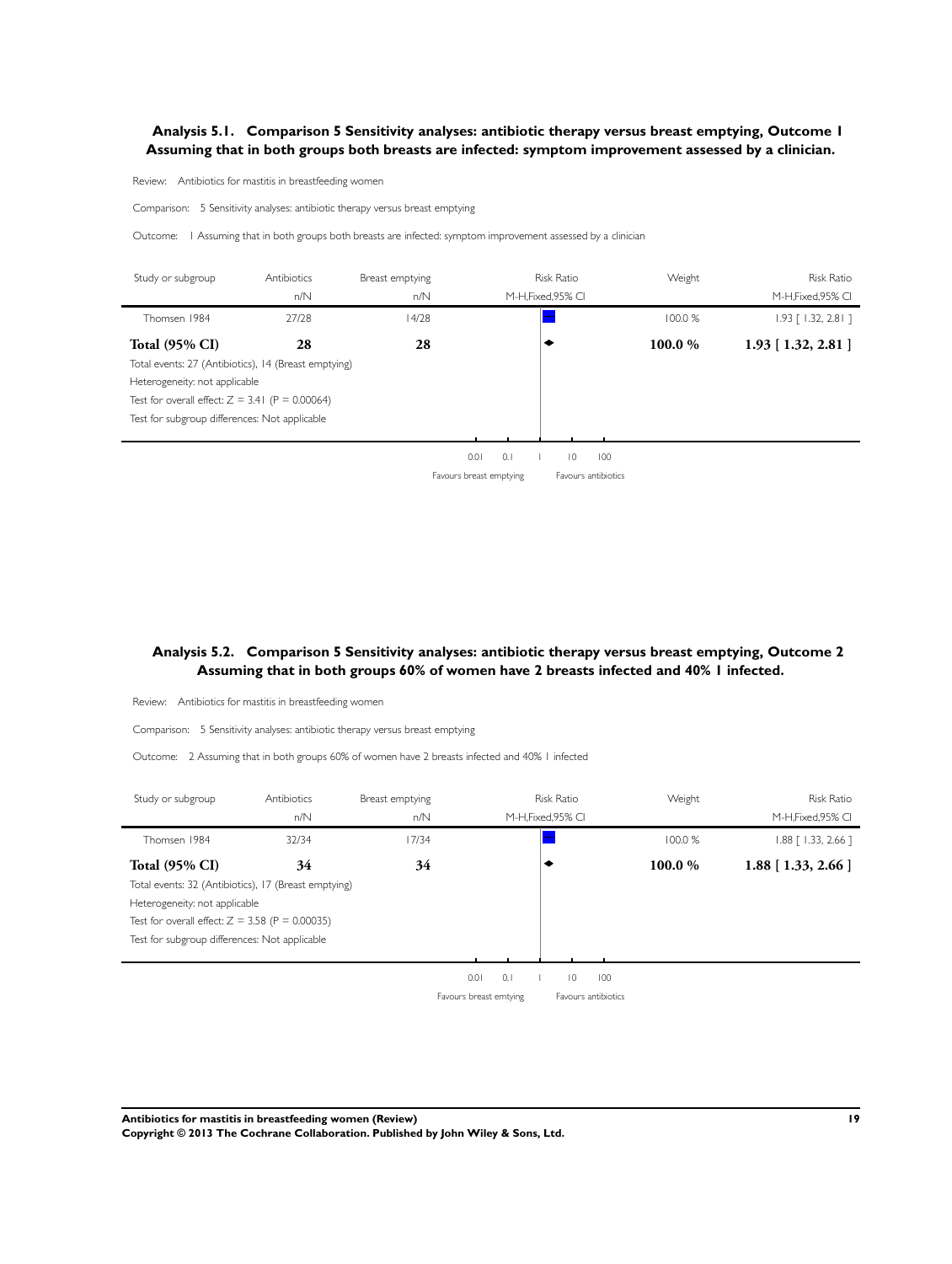# <span id="page-21-0"></span>**A P P E N D I C E S**

# **Appendix 1. Search strategy**

This strategy was run in CENTRAL (*The Cochrane Library* 2007, Issue 4), MEDLINE (January 1966 to 2007) and EMBASE (January 1985 to 2007) #1 MASTITIS (subject heading) #2 mastitis #3 puerper\* #4 breastfeeding #5 (breast next feeding) #6 breast-feeding #7 lactation\* #8 nursing #9 antibio\* #10 treatment\* #11 ANTI-BACTERIAL AGENTS (MeSH) (Note: we used Antibiotic agent in EMBASE) #12 therap\* #13 (#1 or #2) #14 (#3 or #4 or #5 or #6 or #7 or #8) #15 (#9 or #10 or #11 or #12) #16 (#13 and #14 and #15)

# **Appendix 2. 2 Search strategy (June 20th 2012)**

- 1 exp Mastitis/ or mastitis.mp. or exp Granulomatous Mastitis/ (10755)
- 2 breastfeeding.mp. or exp Breast Feeding/ (27103)
- 3 exp Breast Feeding/ or breast next feeding.mp. or exp Lactation/ (52662)
- 4 breast-feeding.mp. or exp Breast Feeding/ (27418)
- 5 exp Lactation Disorders/ or Lactation/ or lactation.mp. (42383)
- 6 nursing.mp. (426127)
- 7 exp Anti-Bacterial Agents/ or antibio.mp. (487245)
- 8 treatment.mp. or exp Therapeutics/ (5009754)
- 9 therap.mp. (25)
- 10 2 or 3 or 4 or 5 or 6 (491228)
- 11 7 or 8 or 9 (5304972)
- 12 1 and 10 and 11 (983)
- 13 exp Random Allocation/ or exp Research Design/ or randomized control trial.mp. or exp Clinical Trials as Topic/ (503055)
- 14 12 and 13 (67)
- 15 limit 14 to (humans and yr="2010 -Current") (2)

# **Appendix 3. Data collection and analysis for previous versions**

## **Selection of studies**

Two review authors independently assessed the titles and abstracts of identified studies. Where we could not make a clear decision on the basis of the title or abstract, we considered the study to be relevant. We retrieved the full text of relevant studies. If the retrieved articles were not written in English, we obtained a translation. Two review authors independently examined the retrieved articles to assess whether they satisfied the inclusion criteria. We resolved disagreement by consensus with a third review author. Two review authors independently double entered data. A third review author checked to ensure concordance.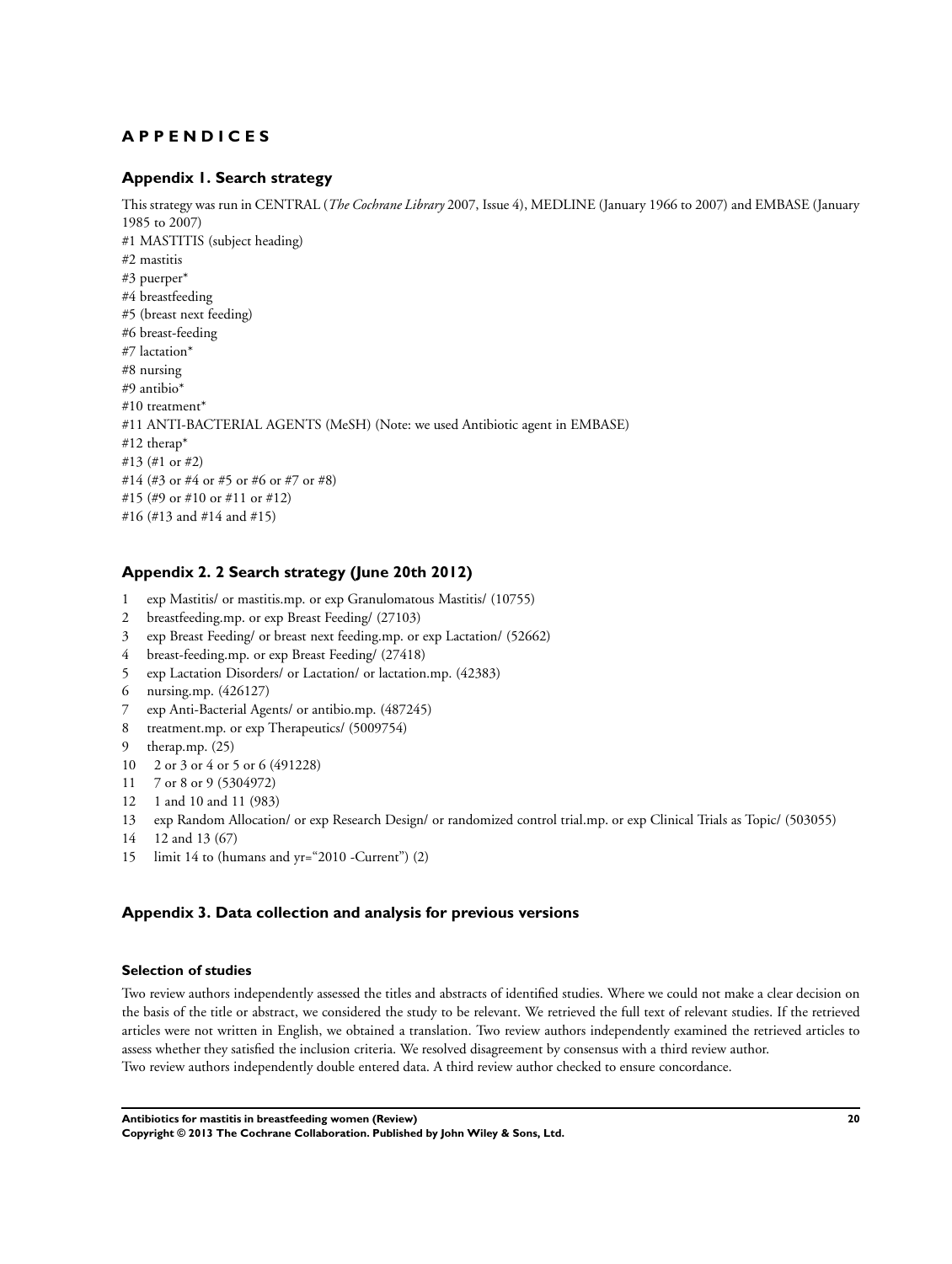### **Assessment of methodological quality of included studies**

We assessed the quality of included studies using the criteria in the *Cochrane Handbook for Systematic Reviews of Interventions* ([Higgins](#page-9-0) [2008](#page-9-0)). We assessed each study for quality in terms of sequence generation, allocation sequence concealment, blinding, incomplete outcome data, selective outcome reporting and 'other' potential sources of bias. We reported methods used for the generation of the randomisation sequence for each trial.

### **(1) Sequence generation**

We considered the sequence generation to be adequate if the following or similar methods were used: repeated coin tossing, throwing dice or dealing previously shuffled cards or computer generation of random numbers. We considered any other non-random type of sequence generation inadequate.

#### **(2) Allocation concealment**

We assigned a quality score for concealment to each trial, using the following criteria:

- adequate concealment of allocation, such as telephone randomisation, consecutively numbered sealed opaque envelopes;
- unclear whether adequate concealment of allocation;
- inadequate concealment of allocation, such as random number tables, sealed envelopes.

Where the method of allocation was unclear, we had planned to contact study authors to provide further details.

### **(3) Blinding (blinding of participants, researchers and outcome assessment)**

We assessed blinding using the following criteria:

- blinding of participants (yes/no/unclear);
- blinding of caregiver (yes/no/unclear);
- blinding of outcome assessment (yes/no/unclear).

#### **(4) Incomplete outcome data (loss of participants, e.g. withdrawals, drop-outs, protocol deviations)**

We assessed completeness to follow-up using the following criteria:

- less than 5% of participants excluded;
- 5% to 10% of participants excluded;
- more than 10% and up to and including 20% of participants excluded.

We planned to exclude studies from analysis, because of the risk of bias, if:

(A) more than 20% of participants were lost to follow-up;

(B) more than 20% of participants were not analysed according to randomisation groups and where it was not possible to restore participants to the correct group;

(C) where there was a large difference (more than 10%) in withdrawal of participants between groups.

We also considered selective outcome reporting and other potential sources of bias such as time lag, location bias and language bias.

## **Data extraction and management**

We designed a form to extract data. Two review authors extracted the data independently onto standardised, structured tables. We resolved differences in opinion as above. We performed data entry using the Review Manager software [\(RevMan 2008](#page-9-0)). If data were unclear, we tried to contact authors of the original reports to provide further details.

# **Data analysis**

We used the Cochrane Review Manager software [\(RevMan 2008\)](#page-9-0) to analyse the data.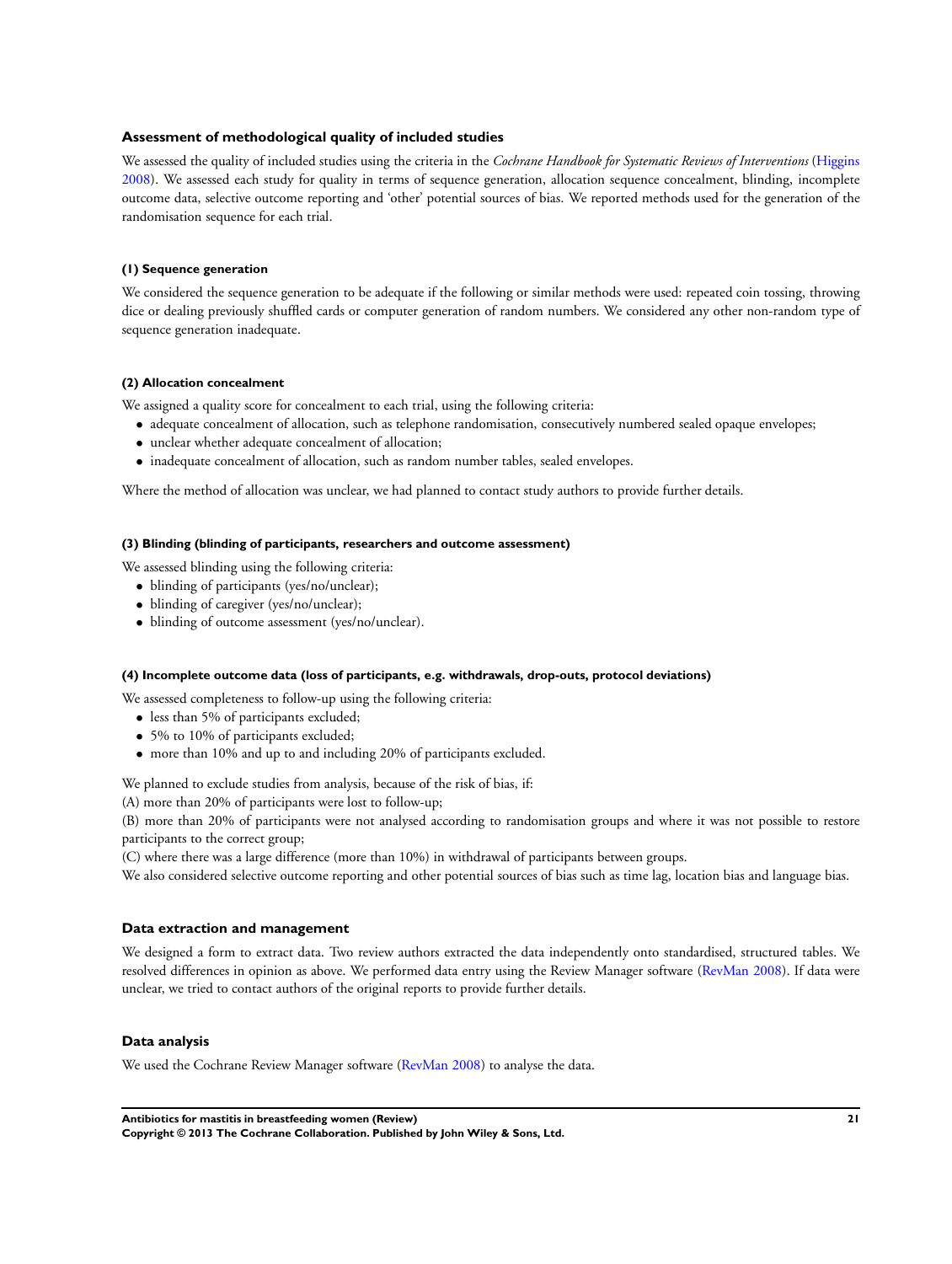#### <span id="page-23-0"></span>**Dichotomous data**

For dichotomous data, we have reported results as risk ratios with 95% confidence intervals.

#### **Continuous data**

For continuous data, we planned to calculate the mean difference if outcomes were measured in the same way between trials. We planned to use the standardised mean difference with 95% confidence interval to combine trials measuring the same outcome, but using different methods. We recorded evidence of skewness.

# **Measures of treatment effect**

We used a fixed-effect model for combining data in the absence of significant heterogeneity if trials were sufficiently similar. In the case of heterogeneity, we planned to use a random-effects model.

#### **Assessment of heterogeneity**

We would have applied tests of heterogeneity between trials, if appropriate, using the I² test. If we identified high levels of heterogeneity among the trials (I² exceeding 50%), we would have explored it by prespecified subgroup analysis and by performing sensitivity analysis. We would have used a random-effects meta-analysis as an overall summary if this had been considered appropriate.

#### **Sensitivity analyses**

We would have carried out sensitivity analysis to explore the effect of trial quality. We would have excluded studies of poor quality (with poor allocation concealment or levels of attrition above 20%) in the analysis in order to assess for any substantive difference to the overall results.

The analysed units in [Thomsen 1984](#page-9-0) study were breasts, rather than women (213 women or 339 breasts). The sample would have included women with either both or only one breast affected, and where both breasts were infected the treatment effect in each breast would not be independent. Therefore, we carried out an exploratory sensitivity analysis to look at various different scenarios, for example, where we assumed that all women had two affected breasts, or where half had only one breast affected.

#### **Subgroup analyses**

We had planned subgroup analyses classifying whole trials by interaction tests as described by [Deeks 2001](#page-9-0). We planned to carry out the following subgroup analyses:

- 1. dosage of antibiotics used (e.g. antibiotic A dosage 250 mg versus antibiotic A dosage 400 mg);
- 2. drug reaction: (maternal drug reaction, infant/child drug reaction).

### **Appendix 4. Data collection and analysis for future updates**

### **Selection of studies**

Two review authors will independently assess for inclusion all the potential studies we identify as a result of the search strategy. We will resolve any disagreement through discussion or, if required, we will consult the third review author.

We will design a form to extract data. For eligible studies, two review authors will extract the data using the agreed form. We will resolve discrepancies through discussion or, if required, we will consult the third review author. Data will be entered into Review Manager software [\(RevMan 2011\)](#page-9-0) and checked for accuracy.

When information regarding any of the above is unclear, we will attempt to contact authors of the original reports to provide further details.

**Antibiotics for mastitis in breastfeeding women (Review) 22**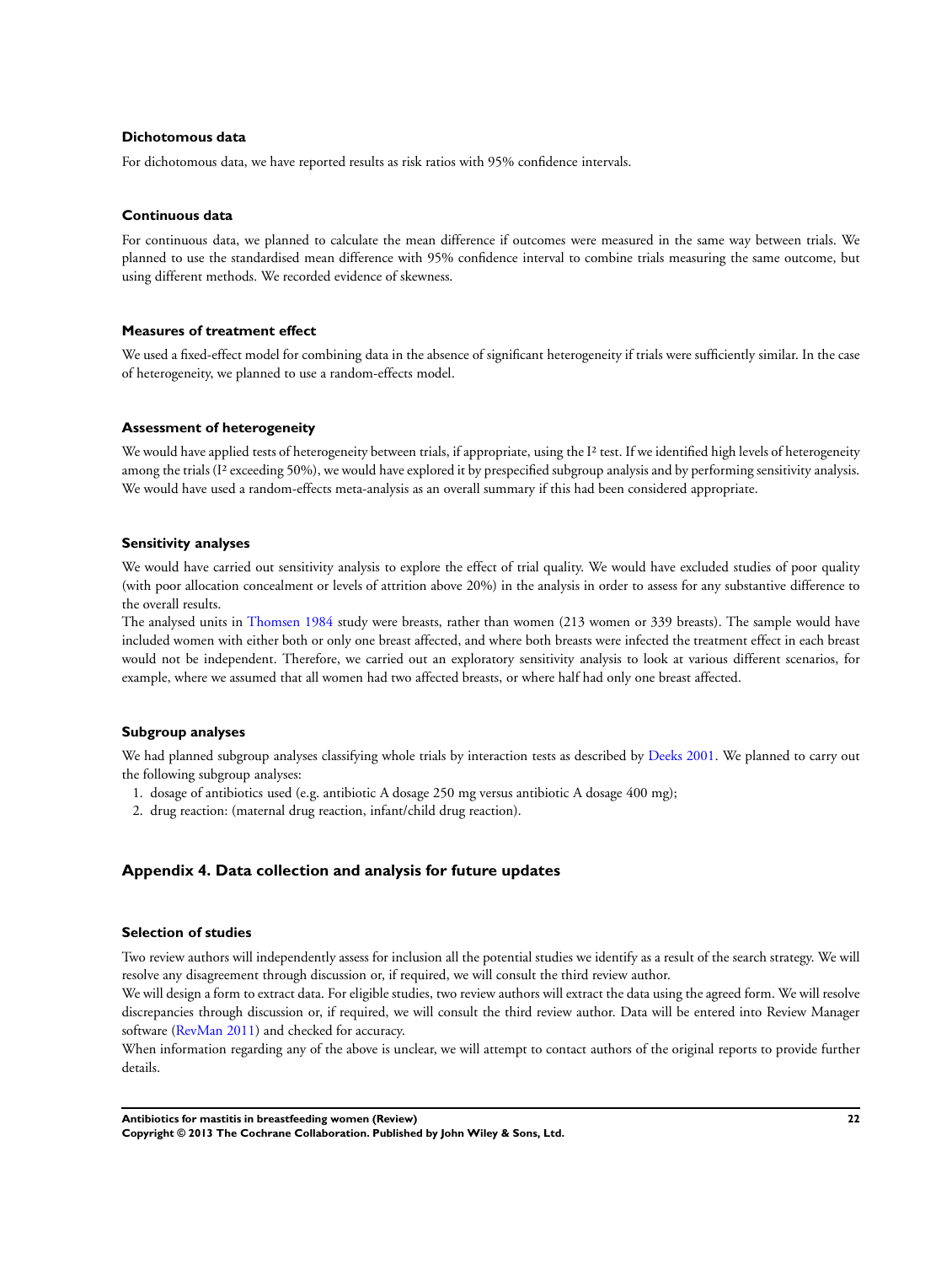### **Assessment of risk of bias in included studies**

Two review authors will independently assess risk of bias for each study using the criteria outlined in the *Cochrane Handbook for Systematic Reviews of Interventions* [\(Higgins 2011\)](#page-9-0). Any disagreement will be resolved by discussion or by involving a third assessor.

# **(1) Random sequence generation (checking for possible selection bias)**

We will describe for each included study the method used to generate the allocation sequence in sufficient detail to allow an assessment of whether it should produce comparable groups.

We will assess the method as:

- low risk of bias (any truly random process, e.g. random number table; computer random number generator);
- high risk of bias (any non-random process, e.g. odd or even date of birth; hospital or clinic record number);
- unclear risk of bias.

#### **(2) Allocation concealment (checking for possible selection bias)**

We will describe for each included study the method used to conceal allocation to interventions prior to assignment and will assess whether intervention allocation could have been foreseen in advance of, or during recruitment, or changed after assignment. We will assess the methods as:

- low risk of bias (e.g. telephone or central randomisation; consecutively numbered sealed opaque envelopes);
- high risk of bias (open random allocation; unsealed or non-opaque envelopes, alternation; date of birth);
- unclear risk of bias.

### **(3.1) Blinding of participants and personnel (checking for possible performance bias)**

We will describe for each included study the methods used, if any, to blind study participants and personnel from knowledge of which intervention a participant received. We will consider that studies are at low risk of bias if they were blinded, or if we judge that the lack of blinding would be unlikely to affect results. We will assess blinding separately for different outcomes or classes of outcomes. We will assess the methods as:

- low, high or unclear risk of bias for participants;
- low, high or unclear risk of bias for personnel.

### **(3.2) Blinding of outcome assessment (checking for possible detection bias)**

We will describe for each included study the methods used, if any, to blind outcome assessors from knowledge of which intervention a participant received. We will assess blinding separately for different outcomes or classes of outcomes.

We will assess methods used to blind outcome assessment as:

• low, high or unclear risk of bias.

### **(4) Incomplete outcome data (checking for possible attrition bias due to the amount, nature and handling of incomplete outcome data)**

We will describe for each included study, and for each outcome or class of outcomes, the completeness of data including attrition and exclusions from the analysis. We will state whether attrition and exclusions were reported and the numbers included in the analysis at each stage (compared with the total randomised participants), reasons for attrition or exclusion where reported, and whether missing data were balanced across groups or were related to outcomes. Where sufficient information is reported, or can be supplied by the trial authors, we will re-include missing data in the analyses which we undertake.

We will assess methods as:

- low risk of bias (e.g. no missing outcome data; missing outcome data balanced across groups);
- high risk of bias (e.g. numbers or reasons for missing data imbalanced across groups; 'as treated' analysis done with substantial
- departure of intervention received from that assigned at randomisation);
	- unclear risk of bias.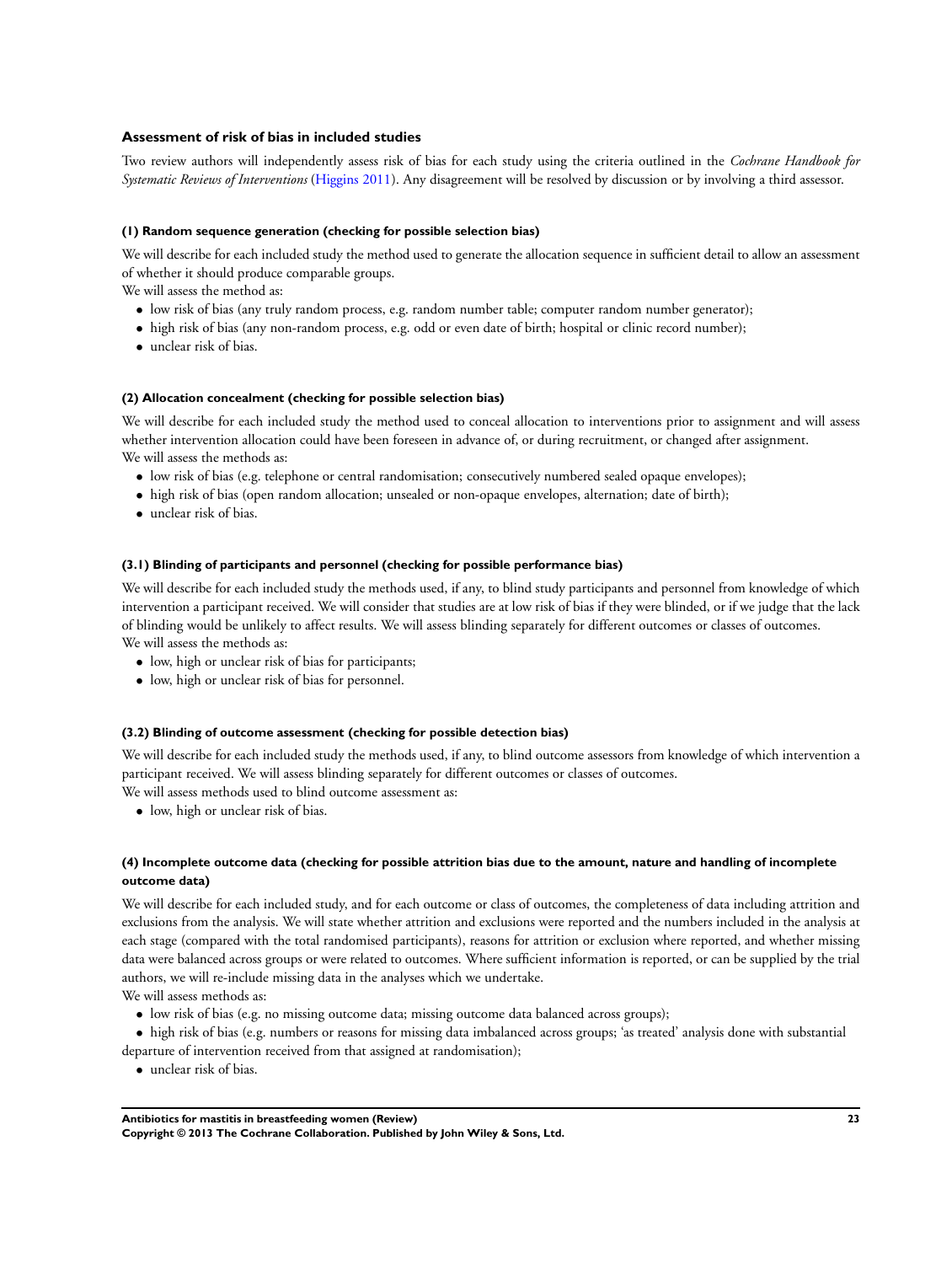#### **(5) Selective reporting (checking for reporting bias)**

We will describe for each included study how we investigated the possibility of selective outcome reporting bias and what we found. We will assess the methods as:

• low risk of bias (where it is clear that all of the study's pre-specified outcomes and all expected outcomes of interest to the review have been reported);

• high risk of bias (where not all the study's pre-specified outcomes have been reported; one or more reported primary outcomes were not pre-specified; outcomes of interest are reported incompletely and so cannot be used; study fails to include results of a key outcome that would have been expected to have been reported);

• unclear risk of bias.

#### **(6) Other bias (checking for bias due to problems not covered by (1) to (5) above)**

We will describe for each included study any important concerns we have about other possible sources of bias.

#### **(7) Overall risk of bias**

We will make explicit judgements about whether studies are at high risk of bias, according to the criteria given in the *Handbook* ([Higgins](#page-9-0) [2011](#page-9-0)). With reference to (1) to (6) above, we will assess the likely magnitude and direction of the bias and whether we consider it is likely to impact on the findings. We will explore the impact of the level of bias through undertaking sensitivity analyses - *see* Sensitivity analysis.

#### **Measures of treatment effect**

#### **Dichotomous data**

For dichotomous data, we will present results as summary risk ratio with 95% confidence intervals.

### **Continuous data**

For continuous data, we will use the mean difference if outcomes are measured in the same way between trials. We will use the standardised mean difference to combine trials that measure the same outcome, but use different methods.

#### **Unit of analysis issues**

#### **Cluster-randomised trials**

We will include cluster-randomised trials in the analyses along with individually-randomised trials. Their sample sizes or standard errors will be adjusted using the methods described in the *Handbook* using an estimate of the intracluster correlation co-efficient (ICC) derived from the trial (if possible), or from another source. If ICCs from other sources are used, this will be reported and sensitivity analyses conducted to investigate the effect of variation in the ICC. If we identify both cluster-randomised trials and individually-randomised trials, we plan to synthesise the relevant information. We will consider it reasonable to combine the results from both if there is little heterogeneity between the study designs and the interaction between the effect of intervention and the choice of randomisation unit is considered to be unlikely.

We will also acknowledge heterogeneity in the randomisation unit and perform a separate meta-analysis.

#### **Cross-over trials**

Cross-over trials will be excluded from this review.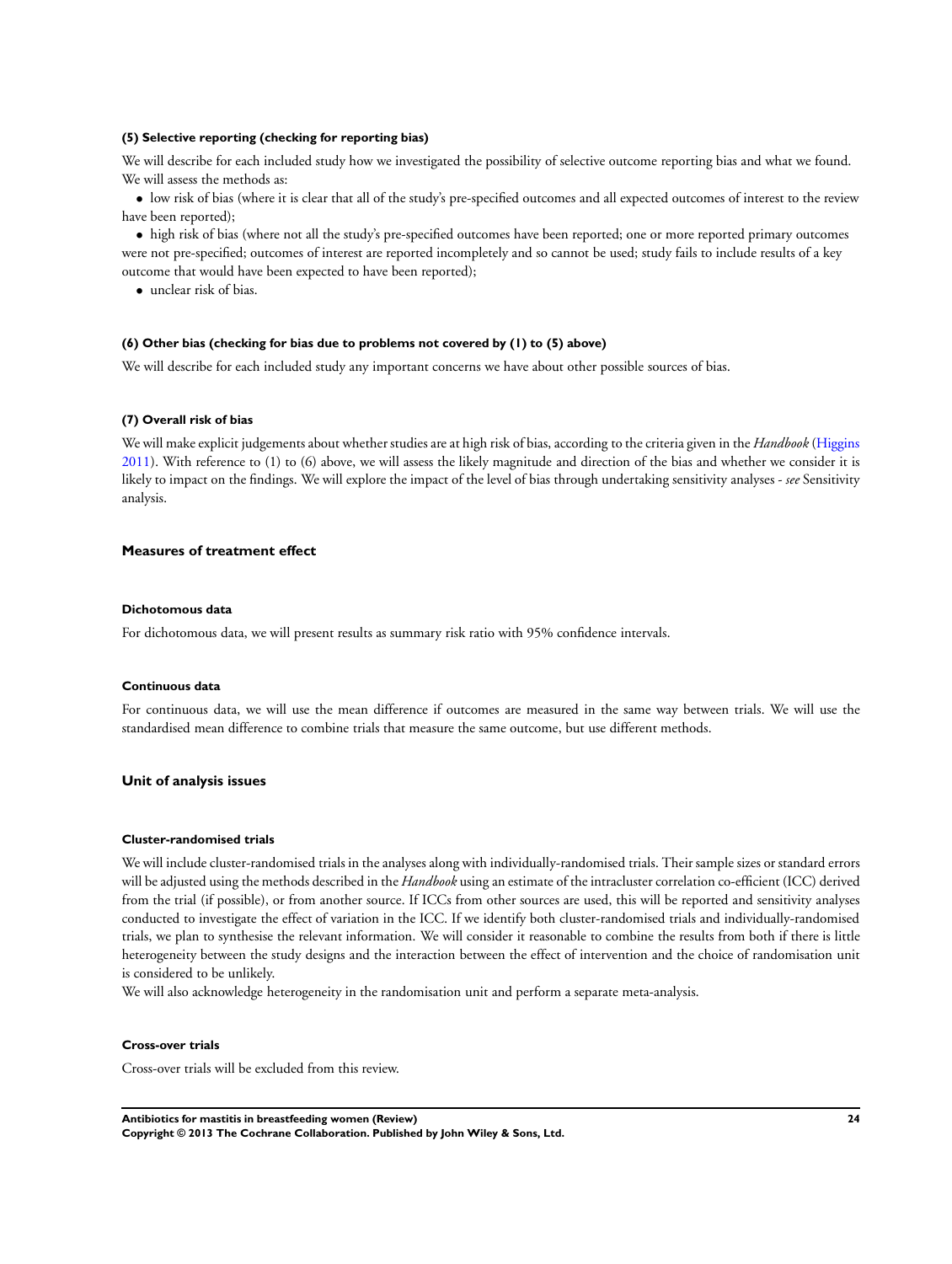#### **Dealing with missing data**

For included studies, levels of attrition will be noted. The impact of including studies with high levels of missing data in the overall assessment of treatment effect will be explored by using sensitivity analysis.

For all outcomes, analyses will be carried out, as far as possible, on an intention-to-treat basis i.e. we will attempt to include all participants randomised to each group in the analyses. The denominator for each outcome in each trial will be the number randomised minus any participants whose outcomes are known to be missing.

#### **Assessment of heterogeneity**

We will assess statistical heterogeneity in each meta-analysis using the T<sup>2</sup>, I<sup>2</sup> and Chi<sup>2</sup> statistics. We will regard heterogeneity as substantial if I<sup>2</sup> is greater than 50% and either  $T^2$  is greater than zero, or there is a low P value (less than 0.10) in the Chi<sup>2</sup> test for heterogeneity. If we identify substantial heterogeneity (above 50%), we will explore it by pre-specified subgroup analysis.

#### **Assessment of reporting biases**

If there are 10 or more studies in the meta-analysis we will investigate reporting biases (such as publication bias) using funnel plots. We will assess funnel plot asymmetry visually, and use formal tests for funnel plot asymmetry. For continuous outcomes we will use the test proposed by Egger 1997, and for dichotomous outcomes we will use the test proposed by Harbord 2006. If asymmetry is detected in any of these tests or is suggested by a visual assessment, we will perform exploratory analyses to investigate it.

#### **Data synthesis**

We will carry out statistical analysis using the Review Manager software ([RevMan 2011](#page-9-0)). We will use fixed-effect meta-analysis for combining data where it is reasonable to assume that studies are estimating the same underlying treatment effect: i.e. where trials are examining the same intervention, and the trials' populations and methods are judged sufficiently similar. If there is clinical heterogeneity sufficient to expect that the underlying treatment effects differ between trials, or if substantial statistical heterogeneity is detected, we will use random-effects meta-analysis to produce an overall summary if an average treatment effect across trials is considered clinically meaningful. The random-effects summary will be treated as the average range of possible treatment effects and we will discuss the clinical implications of treatment effects differing between trials. If the average treatment effect is not clinically meaningful, we will not combine trials. If we use random-effects analyses, the results will be presented as the average treatment effect with 95% confidence intervals, and the estimates of T² and I².

#### **Subgroup analysis and investigation of heterogeneity**

If we identify substantial heterogeneity, we will investigate it using subgroup analyses and sensitivity analyses. We will consider whether an overall summary is meaningful, and if it is, use random-effects analysis to produce it.

We plan to carry out the following subgroup analyses:

- 1. dosage of antibiotics used (e.g. antibiotic A dosage 250 mg versus antibiotic A dosage 400 mg);
- 2. drug reaction: (maternal drug reaction, infant/child drug reaction).
- Subgroup analyses will be restricted to the review's primary outcomes.

We will assess differences between subgroups by interaction tests available within RevMan ([RevMan 2011\)](#page-9-0).

# **Sensitivity analysis**

We plan to carry out sensitivity analyses to explore the effect of trial quality assessed by concealment of allocation, high attrition rates, or both, with poor quality studies being excluded from the analyses in order to assess whether this makes any difference to the overall result.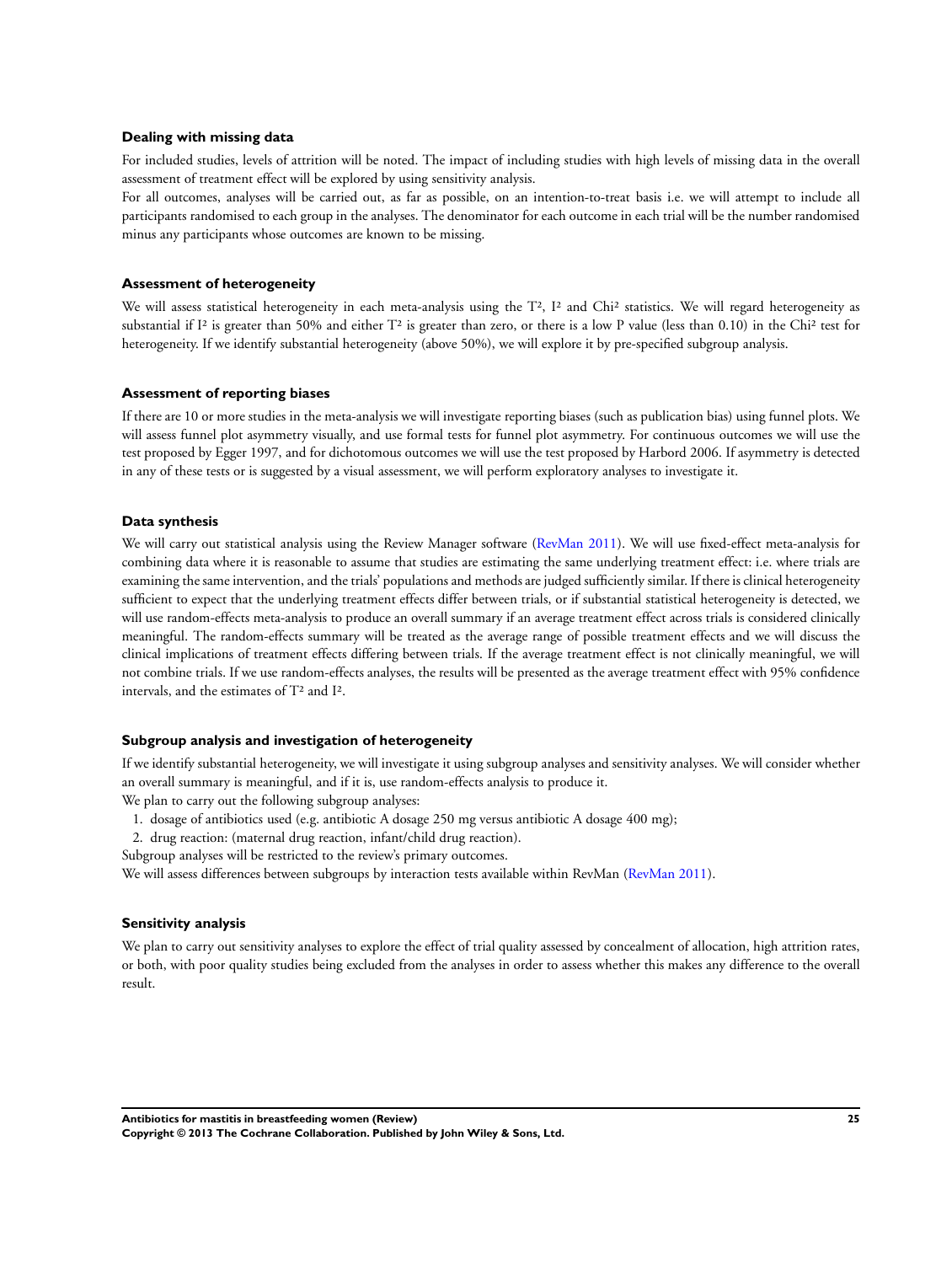# **W H A T ' S N E W**

Last assessed as up-to-date: 23 November 2012.

| Date | Event                                                                                                                      | <b>Description</b>                                                                       |
|------|----------------------------------------------------------------------------------------------------------------------------|------------------------------------------------------------------------------------------|
|      | 23 November 2012 New citation required but conclusions have not Two trials identified from an updated search in<br>changed | September 2012 - one excluded (Arroyo 2010) and<br>one awaiting translation (Zhou 2009). |
|      | 30 September 2012 New search has been performed                                                                            | Search updated in September 2012.                                                        |

# **H I S T O R Y**

Protocol first published: Issue 3, 2005

Review first published: Issue 1, 2009

| Date            | Event   | Description                                                                                                              |
|-----------------|---------|--------------------------------------------------------------------------------------------------------------------------|
| 19 March 2010   |         | New search has been performed Search updated. Two new studies identified but excluded (Fernandez 2008;<br>Jimenez 2008). |
| 4 February 2009 | Amended | Corrected typographical error.                                                                                           |

# **C O N T R I B U T I O N S O F A U T H O R S**

Chirk Jenn Ng conceived and wrote the protocol. His co-authors Shayesteh Jahanfar and Cheong Lieng Teng helped to write the background and methods respectively.

Shayesteh Jahanfar wrote the review. Chirk Jenn Ng and Cheong Lieng Teng commented and corrected drafts and provided a translation of one of the studies.

Shayesteh Jahanfar is the guarantor of the review.

# **D E C L A R A T I O N S O F I N T E R E S T**

None known.